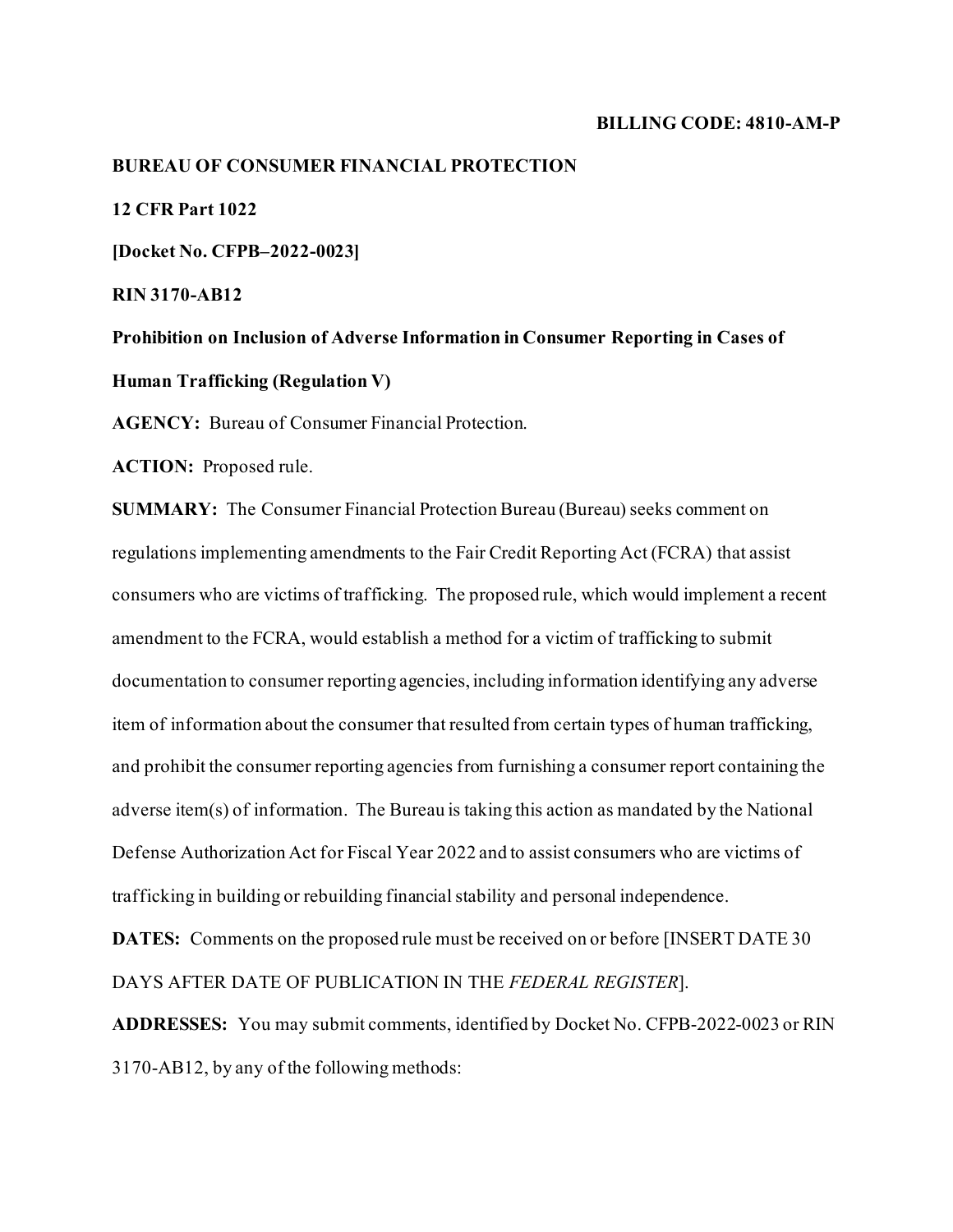- *Federal eRulemaking Portal*: https://www.regulations.gov. Follow the instructions for submitting comments.
- *Email*: 2022-NPRM-FCRATrafficking@cfpb.gov. Include Docket No. CFPB-2022- 0023 or RIN 3170-AB12 in the subject line of the message.
- *Mail/Hand Delivery/Courier*: Comment Intake—FCRA Trafficking, Bureau of Consumer Financial Protection, 1700 G Street, NW, Washington, DC 20552. Please note that due to circumstances associated with the COVID–19 pandemic, the Bureau discourages the submission of comments by hand delivery, mail, or courier.

*Instructions:* The Bureau encourages the early submission of comments. All submissions should include the agency name and docket number or Regulatory Information Number (RIN) for this rulemaking. Because paper mail in the Washington, DC area and at the Bureau is subject to delay, commenters are encouraged to submit comments electronically. In general, comments received will be posted without change to *https://www.regulations.gov.* In addition, once the Bureau's headquarters reopens, comments will be available for public inspection and copying at 1700 G Street, NW, Washington, DC 20552, on official business days between the hours of 10 a.m. and 5 p.m. Eastern Time. At that time, you can make an appointment to inspect the documents by telephoning 202-435-7275.

All comments, including attachments and other supporting materials, will become part of the public record and subject to public disclosure. Proprietary information or sensitive personal information, such as account numbers or Social Security numbers, or names of other individuals, should not be included. Comments will not be edited to remove any identifying or contact information.

**FOR FURTHER INFORMATION CONTACT:** Daniel Tingley, Counsel, or Lanique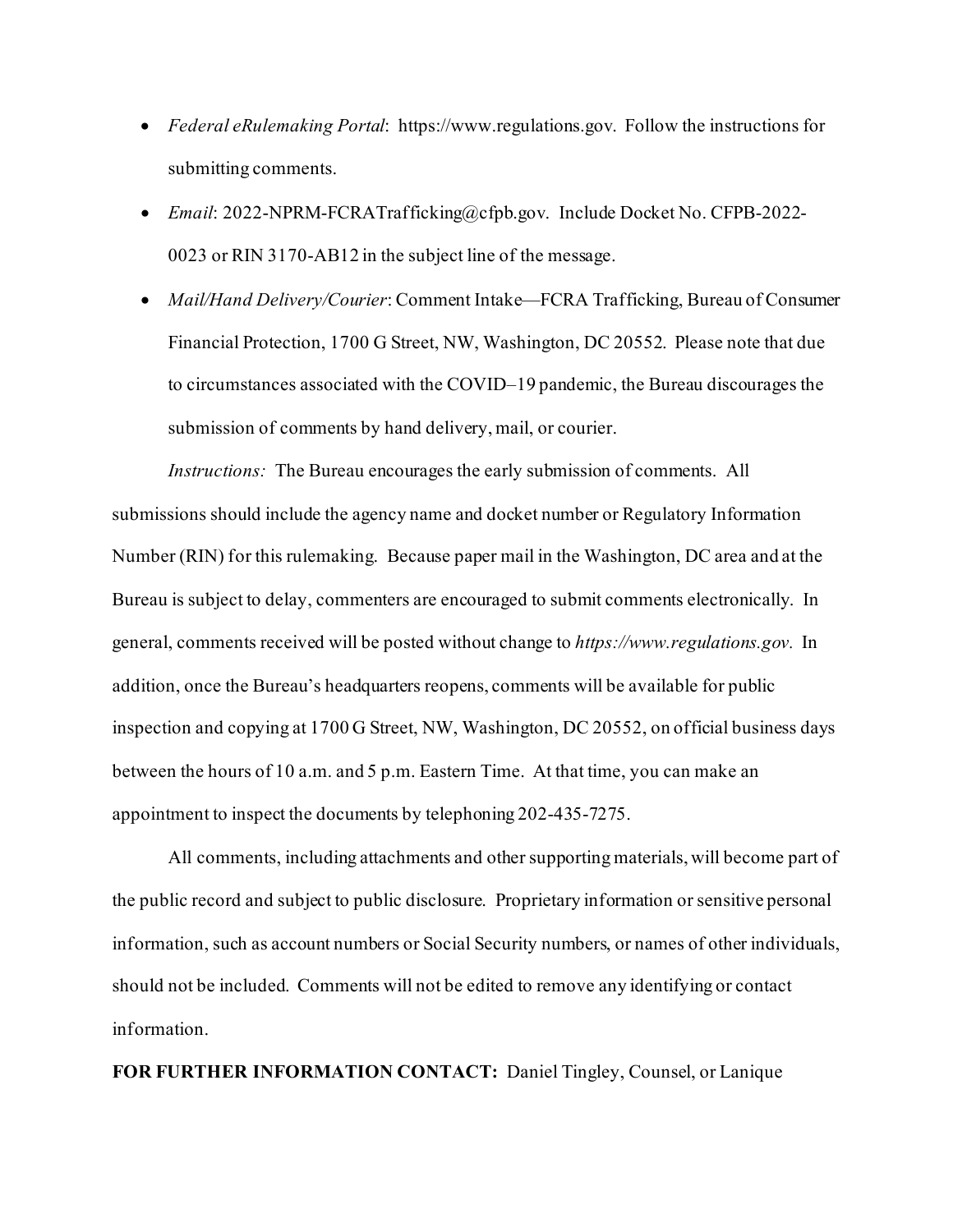Eubanks, Senior Counsel, Office of Regulations, at 202-435-7700 or

*https://reginquiries.consumerfinance.gov/*. If you require this document in an alternative electronic format, please contact *CFPB\_Accessibility@cfpb.gov*.

# **SUPPLEMENTARY INFORMATION:**

# **I. Summary of the Proposed Rule**

The Bureau is proposing several amendments to Regulation V to implement new section 605C of the Fair Credit Reporting Act (FCRA),<sup>[1](#page-2-0)</sup> added by the National Defense Authorization Act for Fiscal Year [2](#page-2-1)022 (2022 NDAA).<sup>2</sup> In brief, section 605C provides that a consumer reporting agency may not furnish a consumer report containing any adverse item of information concerning a consumer that resulted from a severe form of trafficking in persons or sex trafficking if the consumer has provided trafficking documentation to the consumer reporting agency.[3](#page-2-2) Under section 605C, the Bureau is required to issue implementing regulations within 180 days of the enactment of the 2022 NDAA. Section 605C is effective 30 days after the Bureau issues its final implementing regulations.

The Bureau is proposing to amend Regulation V as follows:

• Create a new section in subpart O, the subpart on miscellaneous duties of consumer reporting agencies, to add the provisions implementing section 605C of the FCRA;

<span id="page-2-1"></span><span id="page-2-0"></span><sup>&</sup>lt;sup>1</sup> Fair Credit Reporting Act, 15 U.S.C. 1681 *et seq.*<br><sup>2</sup> National Defense Authorization Act for Fiscal Year 2022 (2022 NDAA), Pub. L. 117-81, section 6102, 135 Stat. 2383-84 (2021)(to be codified at 15 U.S.C. 1681c-3), https://www.congress.gov/117/plaws/publ81/PLAW-117publ81.pdf(last visited Mar. 28, 2022). The sponsors of this section of the 2022 NDAA and some advocates refer to this law as the "Debt Bondage Repair Act," in reference to H.R. 2332 (introduced in the  $117^{\text{th}}$ Cong. on Apr. 1, 2021).<br><sup>3</sup> For purposes of this rule, the terms "severe forms of trafficking in persons" and "sex trafficking" will be referred to

<span id="page-2-2"></span>individually (as defined in the Section-by-Section Analysis of section 1022.142(b)) or collectively as "trafficking."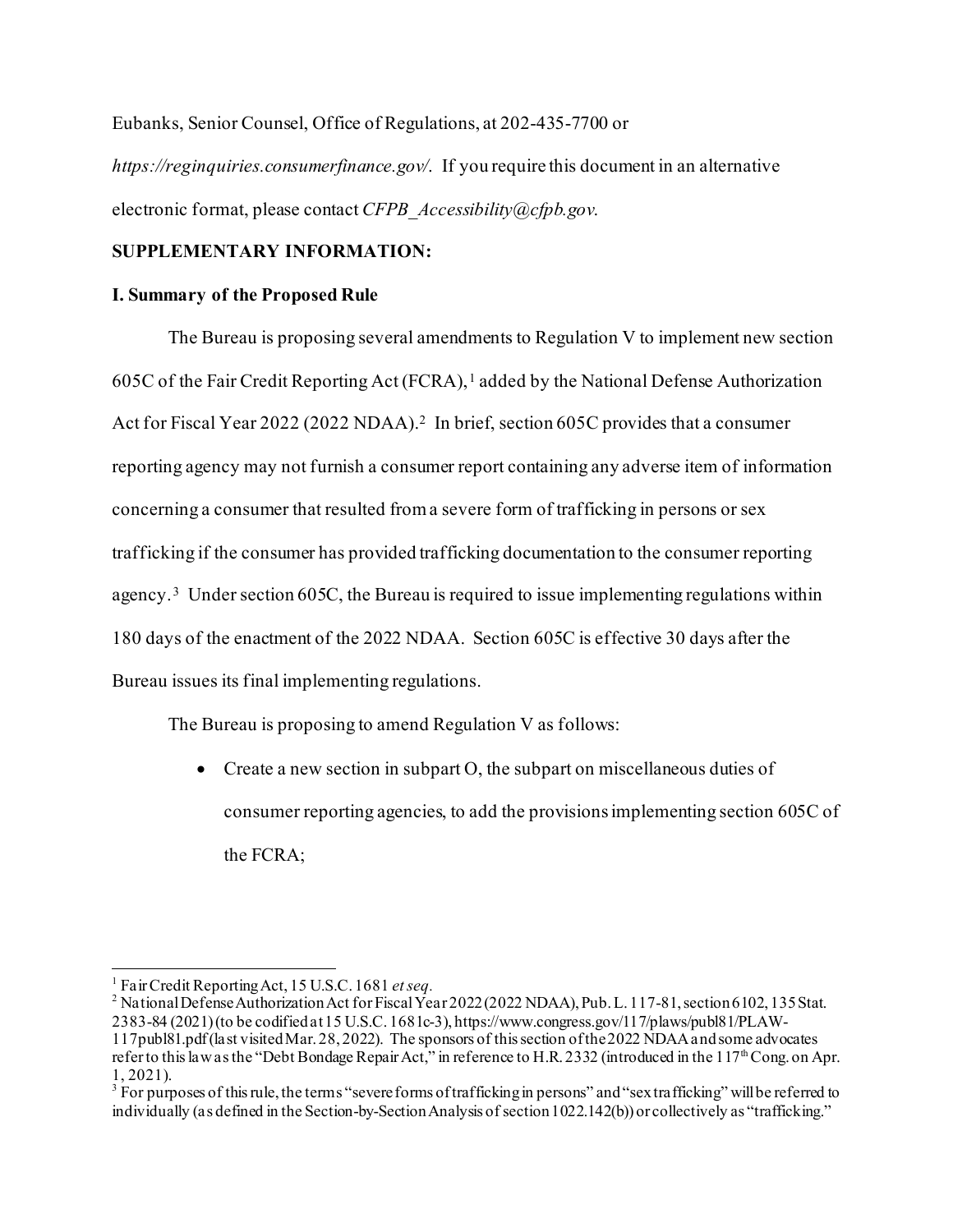- Apply the proposed regulations to any "consumer reporting agency" as defined in section 603(f) of the FCRA, namely nationwide consumer reporting agencies, nationwide specialty consumer reporting agencies, and all other consumer reporting agencies;
- Define terms including, in particular, "trafficking documentation," "severe forms of trafficking in persons," "sex trafficking," and "victim of trafficking"; and
- Establish procedures for implementation of the new prohibition, including establishing how affected consumers should submit the required documentation to consumer reporting agencies and recordkeeping requirements to ensure compliance.

# **II. Background**

# *A. Introduction*

According to the United States Department of State, in the United States human traffickers compel victims to engage in commercial sex and to work in legal and non-legal industries and sectors, including, for example, agriculture, janitorial services, construction, landscaping, restaurants, factories, child care, care for persons with disabilities, domestic work, salon services, massage parlors, peddling and begging, and drug smuggling and distribution.<sup>4</sup> As the State Department has noted, it is difficult to find reliable statistics related to human trafficking for a number of reasons, including the hidden nature of the crime and barriers to identifying victims of trafficking and sharing information about them[.5](#page-3-1)

<span id="page-3-1"></span><span id="page-3-0"></span><sup>4</sup> U.S. Dep't of State, *About Human Trafficking*, https://www.state.gov/humantrafficking-about-human-trafficking (last visited Mar. 16, 2022).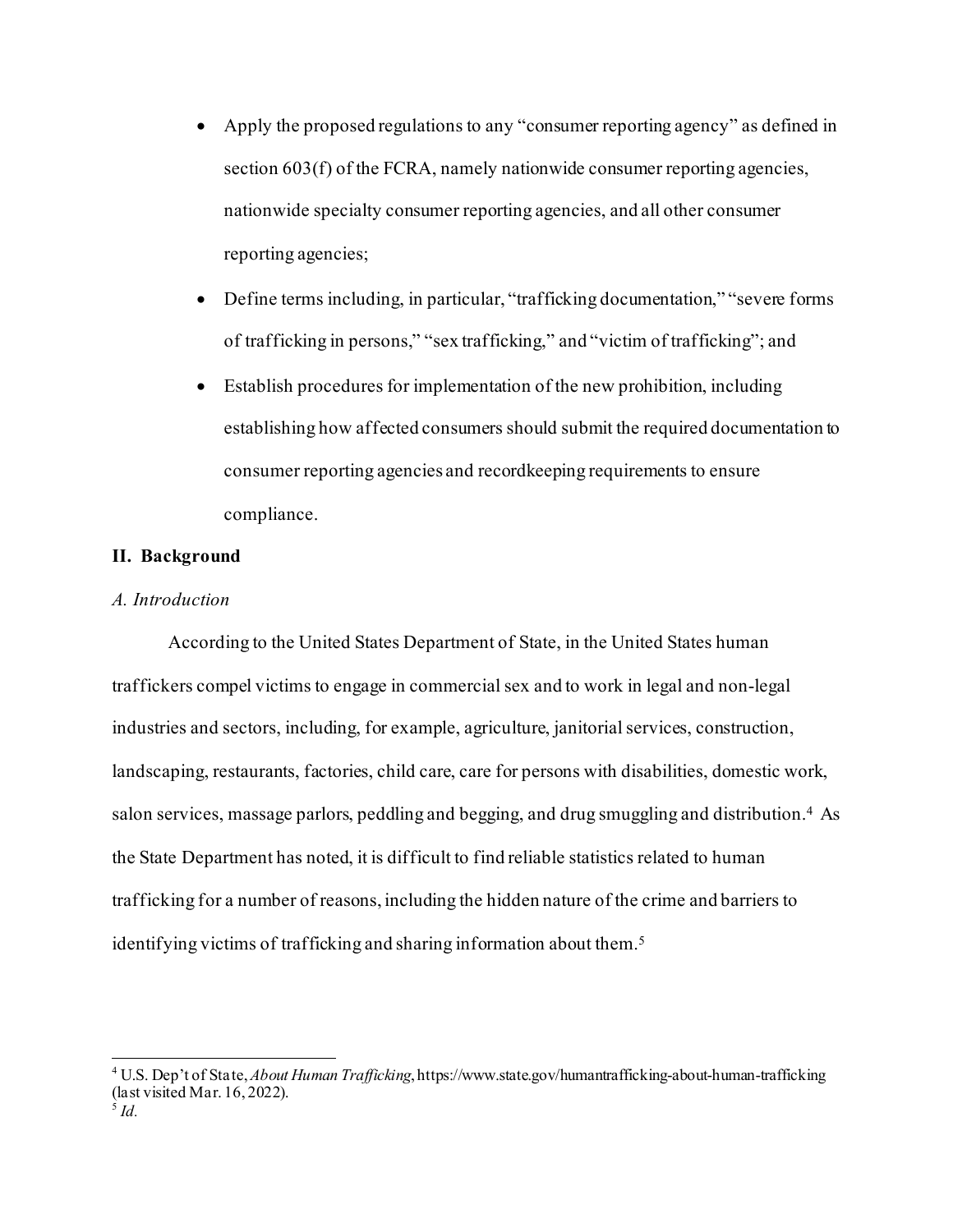U.S. Government efforts to respond to the needs of victims of trafficking recognize that victims need both immediate and longer-term services, including services to improve financial stability to support their long-term independence.<sup>[6](#page-4-0)</sup> Accurate consumer reporting that does not disadvantage victims<sup>[7](#page-4-1)</sup> with adverse information resulting from them having been trafficked is critical to the ability of victims to be able to take basic steps such as obtaining housing and employment and to move toward greater financial stability and independence.

## *B. The Fair Credit Reporting Act*

The FCRA, enacted in 1970 and significantly amended in 1996, 2003, 2010, and 2018, regulates consumer reporting. It was enacted to protect consumers by preventing the transmission of inaccurate information in consumer reports and establishing confidential and responsible credit reporting practices.<sup>8</sup> The FCRA's statutory scheme was designed to ensure that consumer reporting agencies adopt reasonable procedures for meeting the needs of commerce in a manner which is fair and equitable to consumers and protects the confidentiality, accuracy, relevancy, and proper utilization of consumer information.[9](#page-4-3) 

Together with its implementing regulation, Regulation  $V<sub>10</sub>$  $V<sub>10</sub>$  $V<sub>10</sub>$ , the FCRA creates a regulatory framework for furnishing, using, and disclosing information in reports associated with

<span id="page-4-1"></span>The Bureau recognizes that some individuals and advocates prefer the term "survivor" to "victim." As the State Department explained, "[b]oth terms are important and have different implications when used in the context of victim advocacy and service provision. For example, the term 'victim' has legal implications within the criminal justice process and refers to an individual who suffered harm as a result of criminal conduct. The laws that give individuals particular rights and legal standing within the criminal justice system use the term 'victim.' . . . 'Survivor' is a term used widely in service providing organizations to recognize the strength and courage it takes to overcome victimization." *See* Off. for Victims of Crime, Training & Tech. Assistance Ctr., U.S. Dep't of Justice, *Human Trafficking Task Force e-Guide*, https://www.ovcttac.gov/taskforceguide/eguide/1-understanding-humantrafficking/13-victim-centered-approach/ (last visited Mar. 21, 2022). In this proposed rule, we have used the term "victim" because that is the wording of section 6102 of the 2022 NDAA.

<span id="page-4-0"></span><sup>6</sup> Coordination Collaboration Capacity, *Federal Strategic Action Plan on Services for Victims of Human Trafficking in the United States 2013-2017*, at 9, (Jan. 2014),<br>https://ovc.ojp.gov/sites/g/files/xyckuh226/files/media/document/FederalHumanTraffickingStrategicPlan.pdf.

<span id="page-4-3"></span><span id="page-4-2"></span><sup>&</sup>lt;sup>8</sup> Guimond v. Trans Union Credit Info. Co., 45 F.3d 1329, 1333 (9th Cir. 1995).<br><sup>9</sup> 15 U.S.C. 1681(b).

<span id="page-4-4"></span><sup>&</sup>lt;sup>10</sup> 12 CFR part 1022.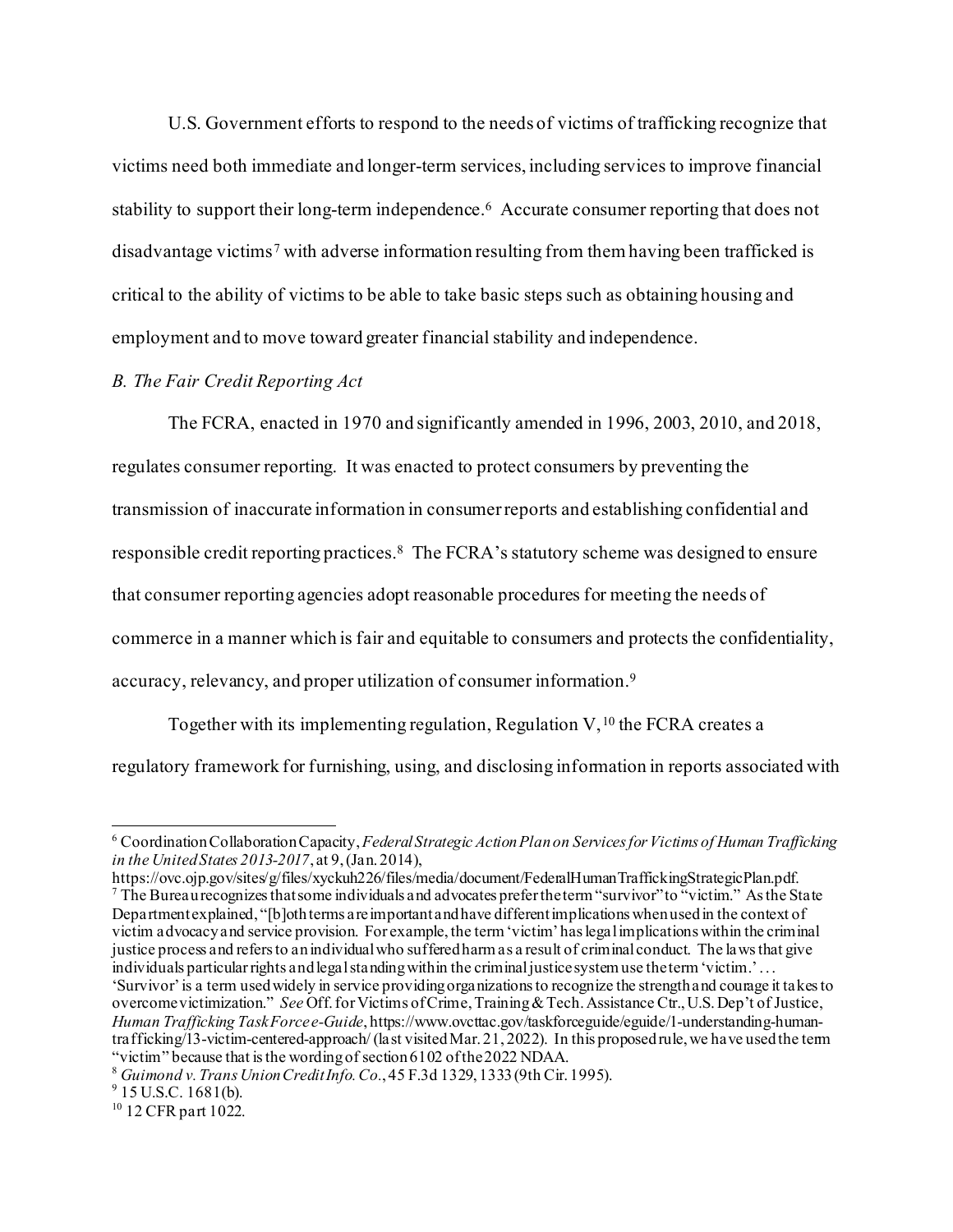credit, insurance, employment, and other decisions made about consumers. In doing so, the FCRA and Regulation V impose obligations on entities that qualify as "consumer reporting agencies." They also impose obligations on those who use consumer report information or furnish information to consumer reporting agencies (furnishers).

# *C. The National Defense Authorization Act for Fiscal Year 2022*

Section 6102 of the 2022 NDAA amended the FCRA by inserting a new section 605C, which provides at section 605C(b) that a consumer reporting agency may not furnish a consumer report containing any adverse item of information concerning a consumer that resulted from a severe form of trafficking in persons or sex trafficking if the consumer has provided trafficking documentation to the consumer reporting agency. As described in more detail in the Section-by-Section Analysis parts of this proposed rule, section 605C(a) provides statutory definitions for a number of the terms used therein. Section  $605C(c)(1)$  directs the Bureau to issue implementing rules within 180 days of enactment, and section  $605C(c)(2)$  mandates that the rules must establish a method by which consumers mustsubmit trafficking documentation to consumer reporting agencies.

#### **III. Legal Authority**

The Bureau is issuing this proposal pursuant to its authority under the FCRA, the Dodd-Frank Wall Street Reform and Consumer Protection Act (Dodd-Frank Act), <sup>[11](#page-5-0)</sup> and section 6102 of the 2022 NDAA.

#### *A. Dodd-Frank Act Section 1022(b) and the FCRA*

Section 1022(b)(1) of the Dodd-Frank Act authorizes the Bureau to prescribe rules as may be necessary or appropriate to enable the Bureau to administer and carry out the purposes

<span id="page-5-0"></span><sup>11</sup> Dodd-Frank Wall Street Reform and Consumer Protection Act (Dodd-Frank Act), Pub. L. 111-203, 124 Stat. 1376 (2010).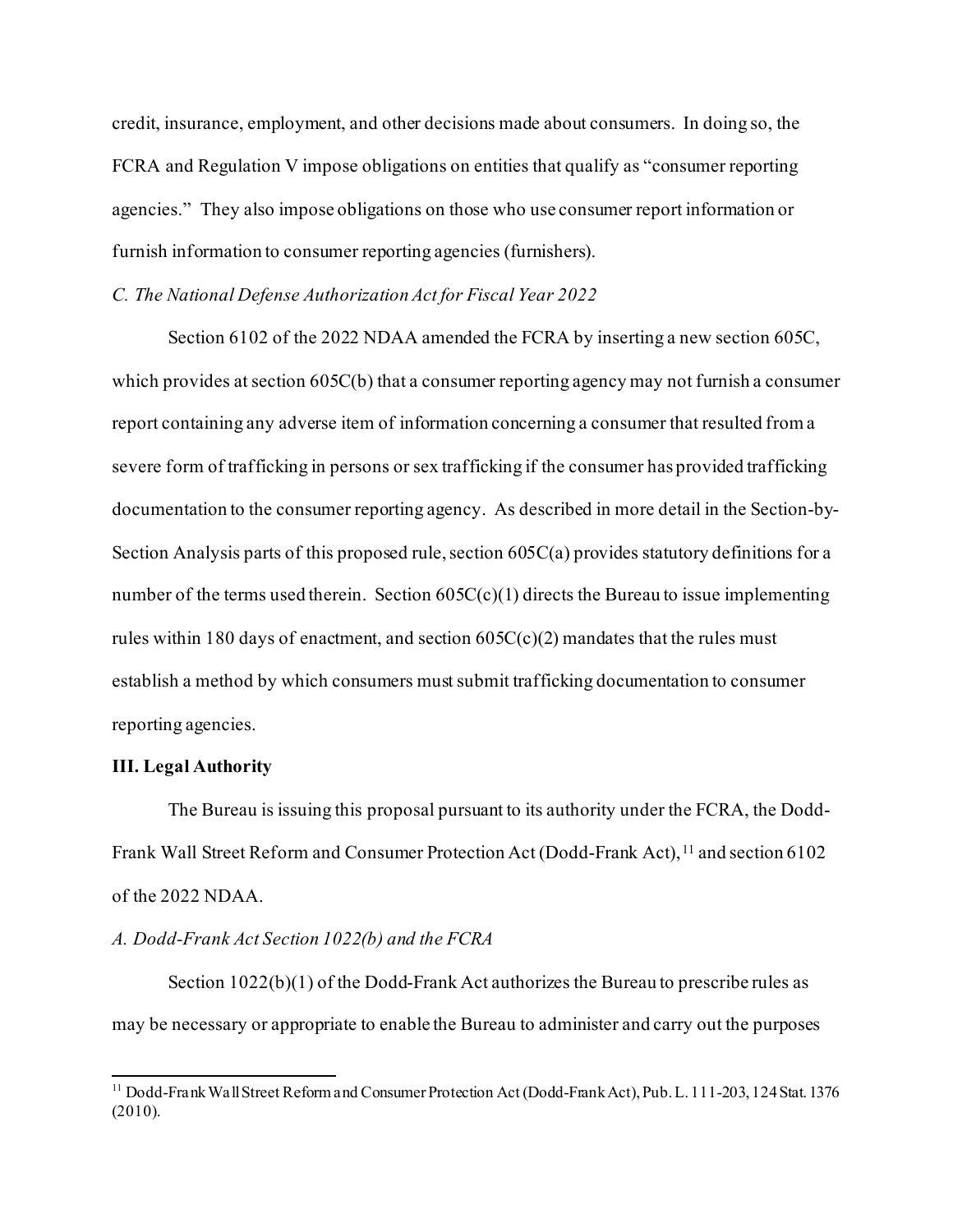and objectives of the Federal consumer financial laws, and to prevent evasions thereof.[12](#page-6-0) Effective July 21, 2011, section 1061 of the Dodd-Frank Act transferred to the Bureau the rulemaking and certain other authorities of the Federal Trade Commission (FTC) and the prudential banking regulators (i.e., the Board of Governors of the Federal Reserve System (FRB), the Federal Deposit Insurance Corporation (FDIC), the National Credit Union Administration (NCUA), and the Office of the Comptroller of the Currency (OCC)) relating to specific "enumerated consumer laws" listed in the Dodd-Frank Act, including most rulemaking authority under the FCRA. [13](#page-6-1) Likewise, section 1088 of the Dodd-Frank Act made conforming amendments to the FCRA, transferring rulemaking authority under much of the FCRA to the Bureau. [14](#page-6-2) As amended by the Dodd-Frank Act, section 621(e) of the FCRA authorizes the Bureau to issue regulations as may be necessary or appropriate to administer and carry out the purposes and objectives of the FCRA, and to prevent evasions thereof or to facilitate compliance therewith.[15](#page-6-3) The Bureau is issuing this proposed rule pursuant to its authority under section 1022(b)(1) of the Dodd-Frank Act and section 621(e) of the FCRA.

# *B. The National Defense Authorization Act for Fiscal Year 2022*

Section 6102(a) of the 2022 NDAA directs the Bureau to issue a rule implementing the new section 605C of the FCRA. Section 6102(c) provides that the rule issued to implement section 605C shall be limited to preventing a consumer reporting agency from furnishing a consumer report containing any adverse item of information about a consumer (as such terms are

<span id="page-6-0"></span><sup>12</sup> Dodd-Frank Act section 1022(b)(1), 124 Stat. 1980.

<span id="page-6-1"></span><sup>&</sup>lt;sup>13</sup> Dodd-Frank Act section 1002(12)(F), 124 Stat. 1957. Section 1002(12)(F) of the Dodd-Frank Act designates most of the FCRA as an "enumerated consumer law."

<span id="page-6-3"></span><span id="page-6-2"></span><sup>&</sup>lt;sup>14</sup> Dodd-Frank Act section 1061, 124 Stat. 2037.<br><sup>15</sup> Dodd-Frank Act section 1088(a)(10)(E), 124 Stat. 2090 (codified at 15 U.S.C. 1681s(e)).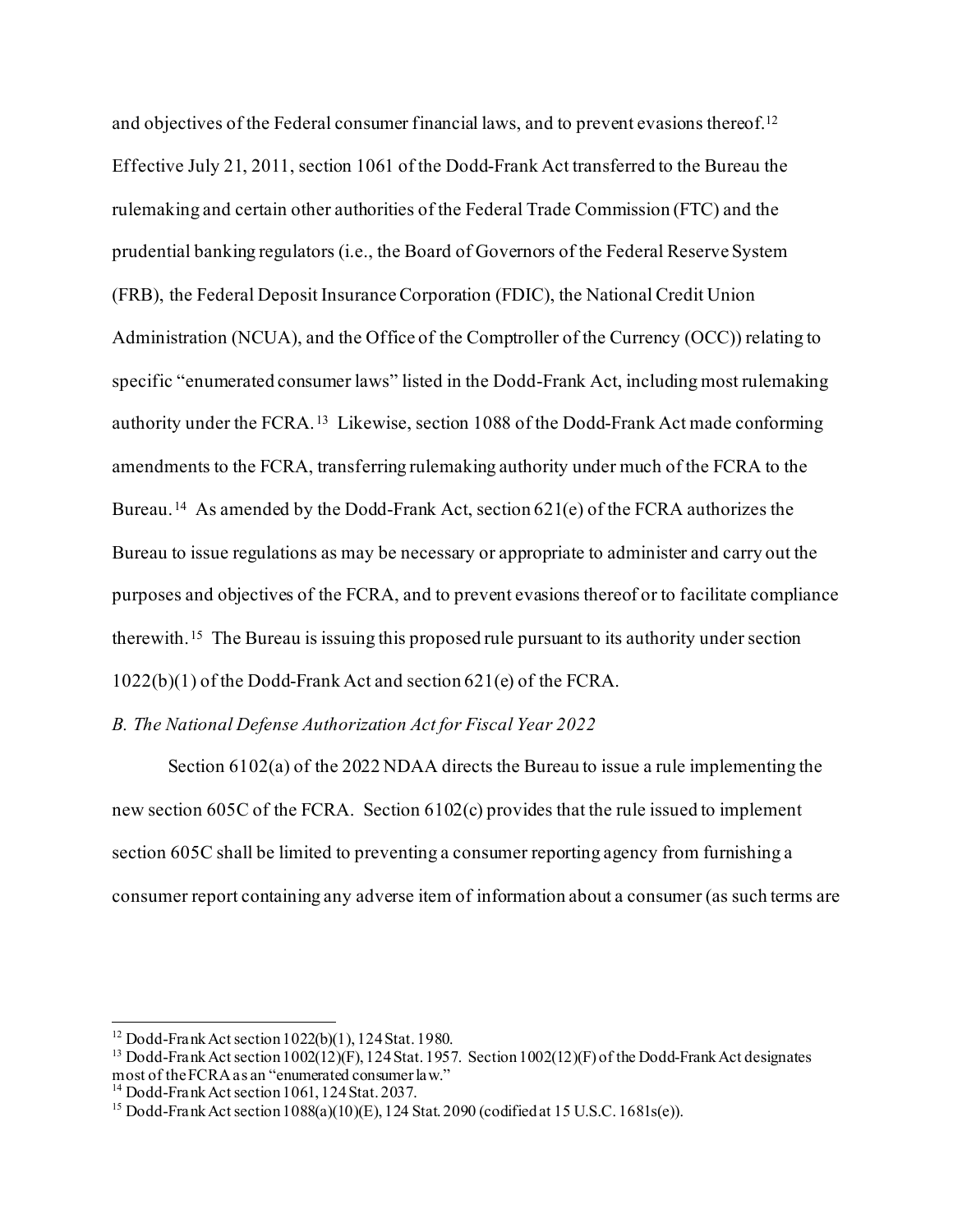defined, respectively, in section 603 of the FCRA (15 U.S.C. 1681a)) that resulted from trafficking.

## **IV. Section-by-Section Analysis**

*Section 1022.142 Prohibition on Inclusion of Adverse Information in Consumer Reporting in Cases of Human Trafficking*

#### *142(a) Scope*

The Bureau is proposing to apply the requirement to prohibit the furnishing of adverse items of information about victims of trafficking to any "consumer reporting agency" as defined in section 603(f), as directed by section 6102(c) of the 2022 NDAA. Thus, consistent with section 603(f) of the FCRA, the Bureau is proposing to define "consumer reporting agency" to apply to all consumer reporting agencies. This means that the nationwide consumer reporting agencies, nationwide specialty consumer reporting agencies, and all other consumer reporting agencies such as those focused on employment screening, tenant screening, check and bank screening, personal property insurance, medical, low-income and subprime, supplementary reports, utilities, retail, and gaming would be covered[.16](#page-7-0)

## *142(b) Definitions*

# *142(b)(1) Appropriate Proof of Identity*

Proposed section 1022.142(b)(1) defines the term "appropriate proof of identity" as meaning proof of identity that meets the requirements in section 1022.123. This section, which concerns proof of identify for consumers regarding identity theft, provides that consumer reporting agencies must develop and implement reasonable requirements specifying what

<span id="page-7-0"></span><sup>&</sup>lt;sup>16</sup> A list of many self-identified consumer reporting companies is a vailable on the Bureau's website at https://www.consumerfinance.gov/consumer-tools/credit-reports-and-scores/consumer-reportingcompanies/companies-list/ (last visited Mar. 21, 2022).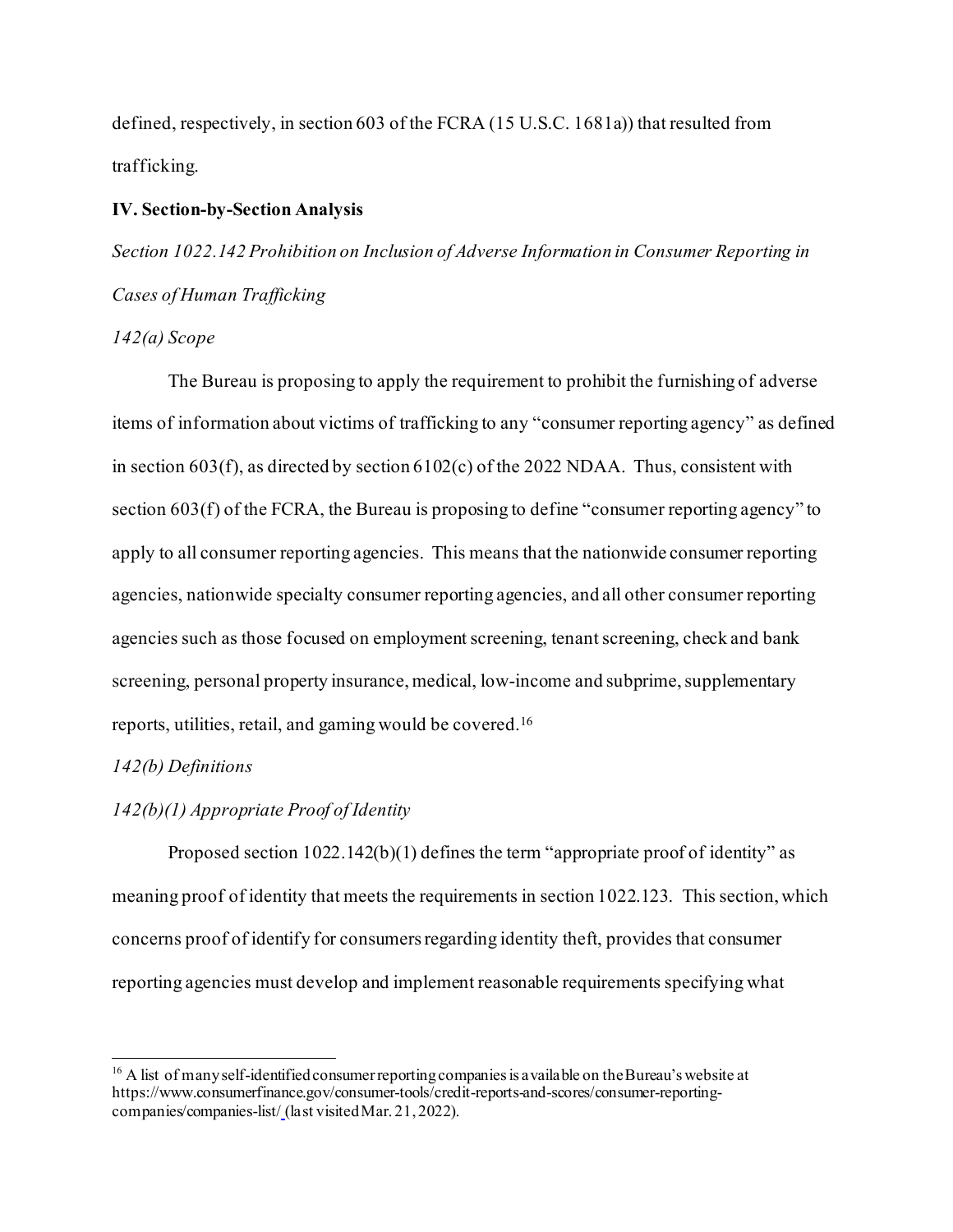information consumers must provide to constitute proof of identity. The requirements of proposed section 1022.142(b)(1) are not prescriptive; the Bureau is proposing this approach in light of the challenges commonly faced by victims of trafficking. For instance, certain victims may have been displaced, may live at an address not reported to consumer reporting agencies, or may lack access to information or documentation commonly used for proof of identity. While a consumer reporting agency would need to take reasonable steps to ensure that the required information in the context of human trafficking is sufficient to enable it to match the consumer with a credit file and commensurate with an identifiable risk of harm arising from misidentifying the consumer, the requirements to establish proof of identity should be sensitive to the particular needs of victims of trafficking. For example, consumer reporting agencies could include methods of validation of a person's identity such as the consumer's ability to answer questions to which only the consumer might be expected to know the answer.

#### *142(b)(2) Consumer Report*

Proposed section 1022.142(b)(2) defines the term "consumer report" to have the same meaning as that provided in section 603(d) of the FCRA. The use of this definition is directed by section 6102(c) of the 2022 NDAA (which provides that the Bureau's rule shall be limited to preventing a consumer reporting agency from furnishing a consumer report containing any adverse item of information about a consumer that resulted from trafficking as the terms used in that provision are defined in section 603 of the FCRA).

# *142(b)(3) Consumer Reporting Agency*

Proposed section 1022.142(b)(3) defines "consumer reporting agency" to have the meaning provided in section 603(f) of the FCRA. The use of this definition is directed by section 6102(c) of the 2022 NDAA.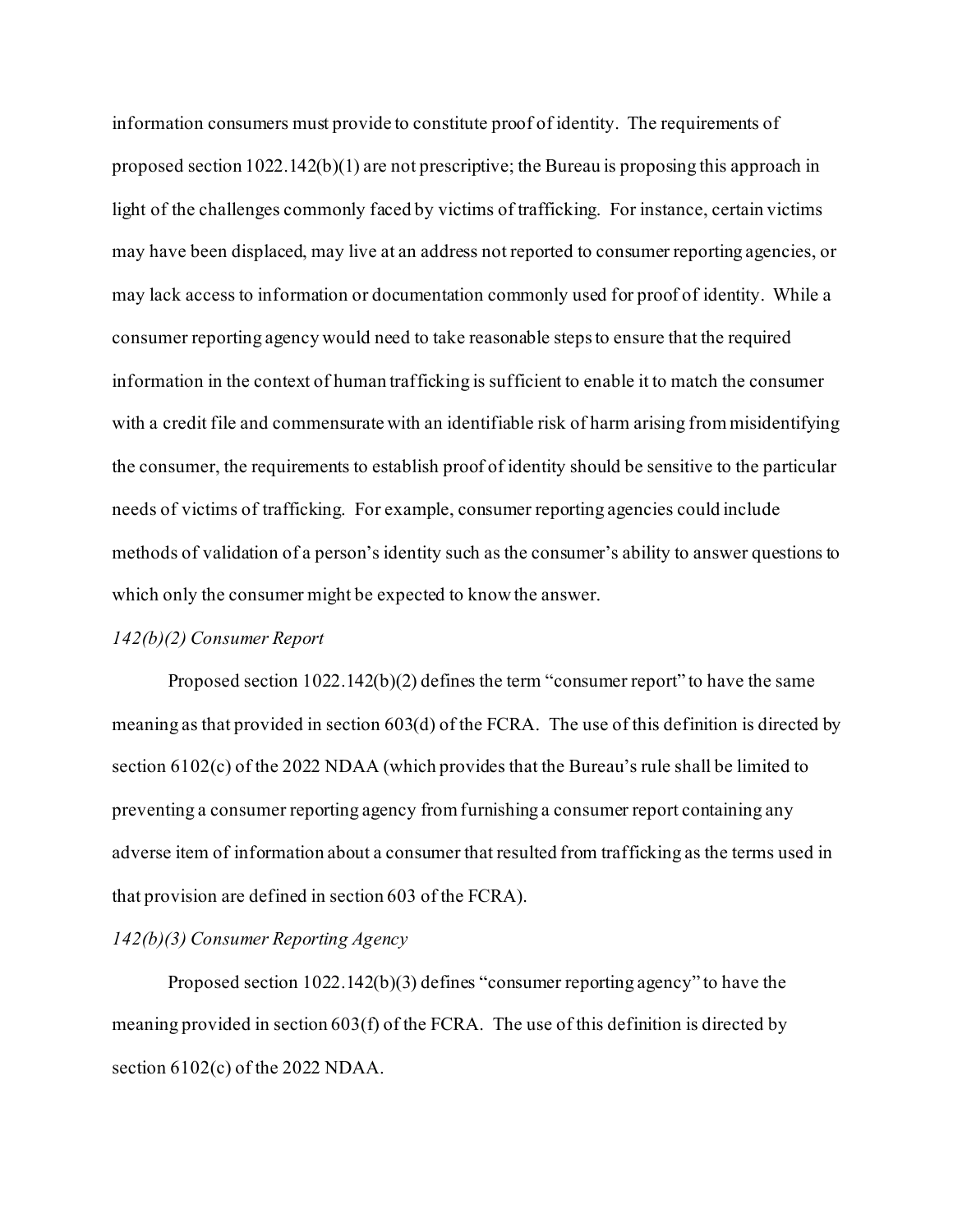## *142(b)(4) Severe Forms of Trafficking in Persons*

Section  $605C(a)(2)$  provides that the term "severe forms of trafficking in persons" has the meaning given in section 103 of the Trafficking Victims Protection Act of 2000 (22 U.S.C. 7102). Proposed section 1022.142(b)(4) accordingly adopts the definition set forth in that statute, which defines "severe forms of trafficking in persons" as:

> (i) Sex trafficking in which a commercial sex act is induced by force, fraud, or coercion, or in which the person induced to perform such act has not attained 18 years of age; or

> (ii) The recruitment, harboring, transportation, provision, or obtaining of a person for labor or services, through the use of force, fraud, or coercion for the purpose of subjection to involuntary servitude, peonage, debt bondage, or slavery.

*142(b)(5) Sex Trafficking*

Section  $605C(a)(2)$  provides that the term "sex trafficking" has the meaning given in section 103 of the Trafficking Victims Protection Act of 2000 (22 U.S.C. 7102). Section 103 of the Trafficking Victims Protection Act of 2000 was amended by section 108 of the Justice for Victims of Trafficking Act of 2015, 22 U.S.C. 7102(12). Proposed section 1022.142(b)(5) adopts the definition in section 103 as amended in 2015. Under that definition, the term means the recruitment, harboring, transportation, provision, obtaining, patronizing, or soliciting of a person for the purpose of a commercial sex act.

*142(b)(6) Trafficking Documentation*

# *142(b)(6)(i)(A) and (B)*

Section  $605C(a)(1)$  defines "trafficking documentation" as documentation of a determination that a consumer is a victim of trafficking, made by a Federal, State, or Tribal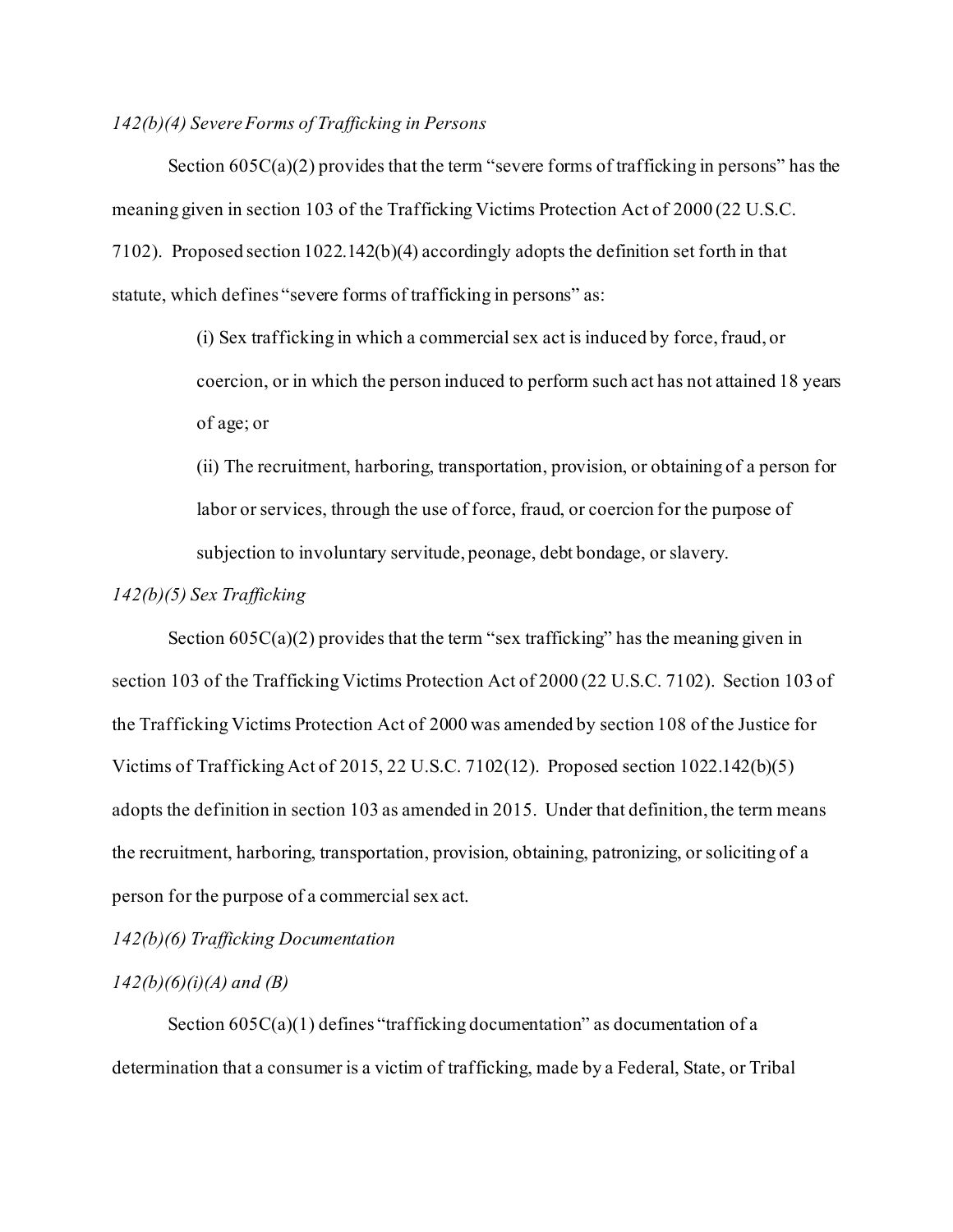governmental entity, or by a court of competent jurisdiction; and documentation that identifies items of adverse information that should not be furnished by a consumer reporting agency because the items resulted from a severe form of trafficking in persons or sex trafficking of which the a consumer is the victim. The Bureau is proposing to incorporate this statutory definition with certain clarifying interpretations regarding documentation identifying a consumer who is a victim of trafficking involving a "court of a competent jurisdiction," to clarify that the documentation may consist of one or more documents as long as the collective documentation satisfies the definition. As discussed in detail below, the proposed rule would define "trafficking documentation" to include documents filed in a court of competent jurisdiction indicating that a consumer is a victim of trafficking.

As provided above, the proposed definition of "trafficking documentation" applies to a "Federal governmental entity." In drafting the proposed rule, the Bureau sought information from other Federal agencies and consumer and industry groups about the types of documentation issued by various governmental entities that consumers may be able to provide to consumer reporting agencies as trafficking documentation[.17](#page-10-0) The Bureau found that documentation directly identifying a person as a victim of trafficking is scarce and is primarily limited to foreign-born persons. [18](#page-10-1) The Bureau has also learned that victims of trafficking are often not

<span id="page-10-0"></span><sup>&</sup>lt;sup>17</sup> For purposes of discussing the documentation requirements and options identifying victims of trafficking, the Bureau held meetings with: (1) Bureau of Indian Affairs (BIA); (2) Department of Health and Human Services (HHS):Office of Trafficking in Persons(OTIP); (3) Department of Homeland Security (DHS): Center for Countering Human Trafficking; (4) Department of Justice: Money Laundering and Asset Forfeiture Section, Office for Victims of Crime (OVC), Human Trafficking Prosecution Unit, Executive Office of the United States Attorneys; and the (5) Federal Trade Commission. The Bureau separately held meetings with industry and consumer advocacy groups for input on section 6102 of NDAA.

<span id="page-10-1"></span><sup>&</sup>lt;sup>18</sup> For example, HHS issues certification letters to foreign national adults who have experienced a severe form of trafficking in persons after receiving notification thatDHS has granted the person a continued presence, a T visa, or that a bona fide T visa application has not been denied. This certification letter provides that foreign national adult victims of trafficking are eligible for certain Federal and state benefits (health insurance, housing, food assistance,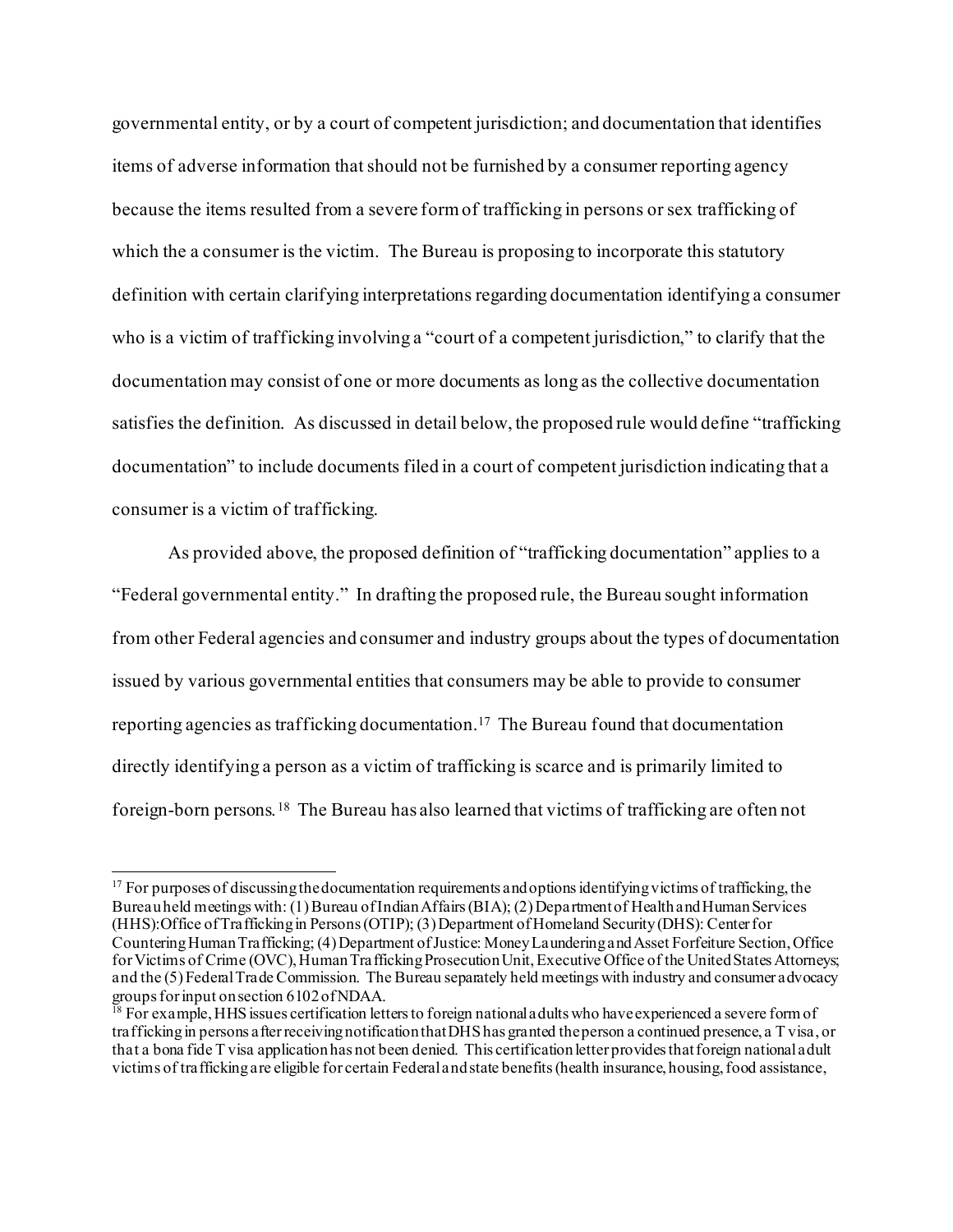identified and thus many victims will not have documentation determining that they are a victim of trafficking. One reason victims are not identified is because persons in the best position to identify people who may be victims of trafficking are not properly trained to do so. [19](#page-11-0) Another possible reason may be because some victims do not self-identify as a victim of trafficking even if they meet the definition. [20](#page-11-1) To the extent a person self-identifies as a victim of trafficking (or is so identified by others such as health care or social service providers, law enforcement officials, or judges), the victim's names, addresses, phone numbers, and any other identifying information are often protected for confidentiality and privacy reasons.

The Bureau is aware of programs in which government agencies grant money to certain organizations to assist victims of trafficking.[21](#page-11-2) For instance, the Department of Justice's Office for Victims of Crime (OVC) is the largest Federal funder of services for human trafficking victims in the United States.[22](#page-11-3) The Bureau understands this office does not make or document determinations as to who is a victim of trafficking. However, grantees that are nongovernmental organizations who receive funding from the OVC to provide trafficking services to clients do make determinations that individuals are victims of trafficking, even when the person

cash assistance, Federal student financial aid). Whereas, U.S. citizens and lawful permanent residents do not need a Certification Letter to access services and benefits available to victims of trafficking and such as a letter identifying persons as victims of trafficking is generally not provided to U.S. citizens or permanent residents. This information<br>is a vailable at https://www.acf.hhs.gov/otip/victim-assistance/certification (last visited Mar. 2, 2022

<span id="page-11-0"></span><sup>&</sup>lt;sup>19</sup> Off. for Victims of Crime, U.S. Dep't of Justice, *Faces of Human Trafficking Video 2: An Introduction to Sex Trafficking*, YouTube (Jan. 15, 2016) https://youtu.be/JygGZH0cGV4.

<span id="page-11-2"></span><span id="page-11-1"></span><sup>&</sup>lt;sup>20</sup> *Id.* 2016. The CovEurn of CovE-funded human trafficking services and task forces is a vailable on OVC's website at <sup>21</sup> A map and list of OVC-funded human trafficking services and task forces is a vailable on OVC's w https://ovc.ojp.gov/program/human-trafficking/map. (last visited Mar. 21, 2022). HHS also provides funding to various organizations offering trafficking assistance to victims. A list of the grantees is available at https://www.acf.hhs.gov/otip/grants (last visited Mar. 21, 2022).

<span id="page-11-3"></span><sup>&</sup>lt;sup>22</sup> Off. for Victims of Crime, U.S. Dep't of Justice, *Matrix of OVC-Funded Human Trafficking Services Grantees and Task Forces***,** https://ovc.ojp.gov/matrix-ovc-funded-human-trafficking-services-grantees-and-task-forces(last visited Mar. 14, 2022).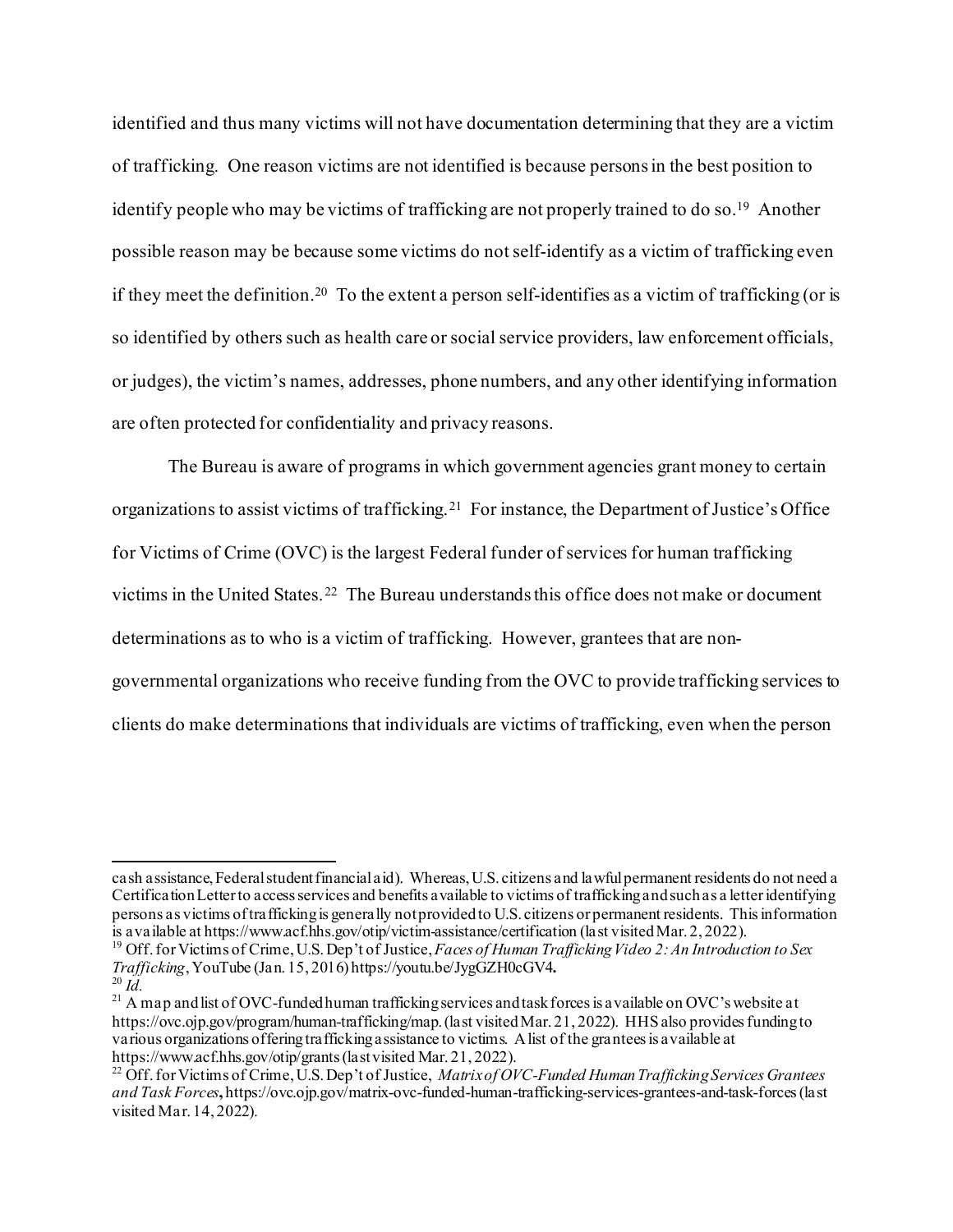does not self-identify as a victim.<sup>[23](#page-12-0)</sup> The Bureau anticipates that these non-governmental organizations may be able to provide documentation that would support a determination that an individual is a victim of trafficking comparable to the documentation that might be available from governmental sources. The Bureau is interested in comments about whether and how such non-governmental sources of information might be considered in making a determination under section 605C. For example, might entities that receive funding from a governmental entity, and are subject to the terms and conditions of a government program, provide documentation in the form of a determination identifying a person as a victim of trafficking that would satisfy section  $605C(a)(1)(A)$ ? Could an attestation or documentation submitted to a Federal, State, or Tribal governmental entity by a person who self-identifies as a victim of trafficking, or by another person or entity acting on that person's behalf, constitute a documented determination under section  $605C(a)(1)(A)?$ 

The Bureau is proposing to treat documentation of a determination that a consumer is a victim of trafficking by a "State governmental entity" as including documentation created at both the state and local level. Local law enforcement, as part of a local government, may have documentation of a determination identifying victims of trafficking, including but not limited to items in a police report. The Bureau understands that there are Federal and State victims' rights acts in addition to Tribal codes that depend on a determination that a victim has been identified as such, including by Federal, State, Tribal, or local jurisdictions. [24](#page-12-1) In fact, some state laws explicitly contemplate local entities making this determination for sex trafficking victims which

<span id="page-12-1"></span><span id="page-12-0"></span><sup>23</sup> Off. for Victims of Crime, U.S. Dept of Justice, *OVC Human Trafficking Program FAQs*, at comment 33 "Can I provide services to a client who does not self-identify as a victim of human trafficking?",<br>https://ovc.ojp.gov/program/human-trafficking/ovc-human-trafficking-program-faqs (last visited Mar. 16, 2022). <sup>24</sup> See, e.g., Victims' Rights & Restitution Act of 1990, 42 U.S.C. 10607; Crime Victims' Rights Act, 18 U.S.C. 3771. In these Federal statutes and in some state laws, victims' rights attach during an investigation (and independent of trial) and therefore rely on a law-enforcement determination, which is quite often made by a local governmental entity.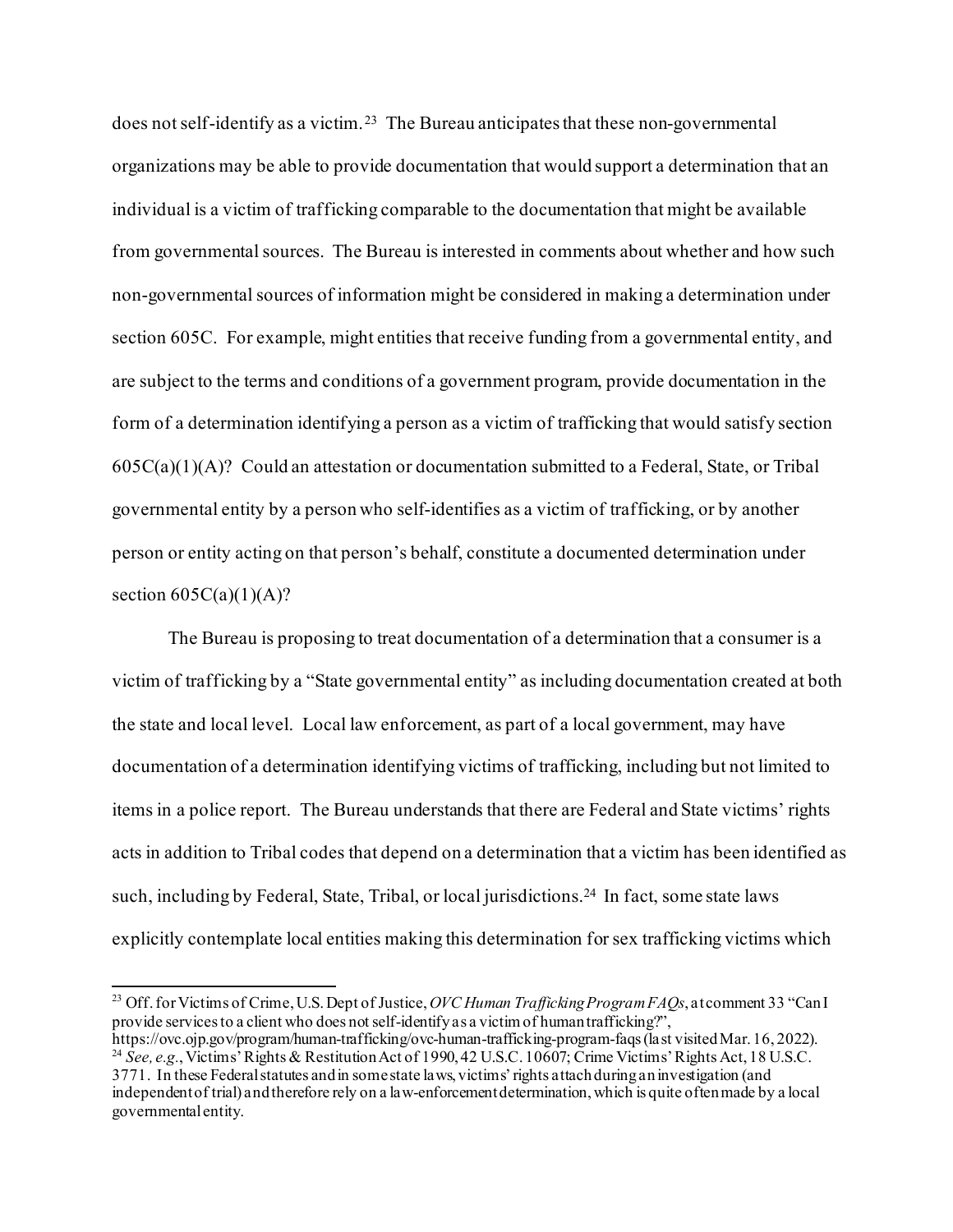triggers various rights for the victim and obligations for the government under State and Federal law.<sup>25</sup> While sometimes documentation determining that a person is a victim may be shared with State, Federal, or Tribal governmental entities, it is likely that sometimes it is not, and that as a result some victims of trafficking would not be able to take steps under section 605C to prohibit the furnishing by consumer reporting agencies of adverse information about them that results from their having been trafficked under too narrow a definition. For these reasons, the Bureau is proposing to include local governmental entities, such as local law enforcement, as entities that may make determinations of someone's status as a victim under state law. The Bureau is concerned that a narrower definition could substantially limit the availability of documentation for victims of trafficking to submit to consumer reporting agencies. By proposing to interpret documentation of a determination that a consumer is a victim of trafficking by a "State governmental entity" as discussed above, the Bureau is making clear that trafficking documentation consumers are to use will prevent consumer reporting agencies from furnishing consumer reports containing adverse items of information about a consumer that resulted from trafficking. This provision of the rule is also supported by the Bureau's regulatory authority under section  $621(e)$  of the FCRA, which authorizes the Bureau to prescribe regulations that promote accuracy and fairness in credit reporting, and on the general rulemaking authority granted the Bureau under section  $1022(b)(1)$  of the Dodd-Frank Act. Therefore, the Bureau is proposing that documentation generated by both statewide and local entities should be understood as having been generated by a "State governmental entity" for the purposes of this rule.

<span id="page-13-0"></span><sup>&</sup>lt;sup>25</sup> See, e.g., 23 Pa. Cons. Stat. § 5702(a) (requiring county agencies to report to law enforcement children whom they "identif[y] as being a sex trafficking victim" within 24 hours); Va. Code Ann. § 9.1-116.5 (creating a statewide Sex Trafficking Response Coordinator who is responsible for "creat[ing] a statewide plan for local and state agencies to identify and respond to victims of sex trafficking").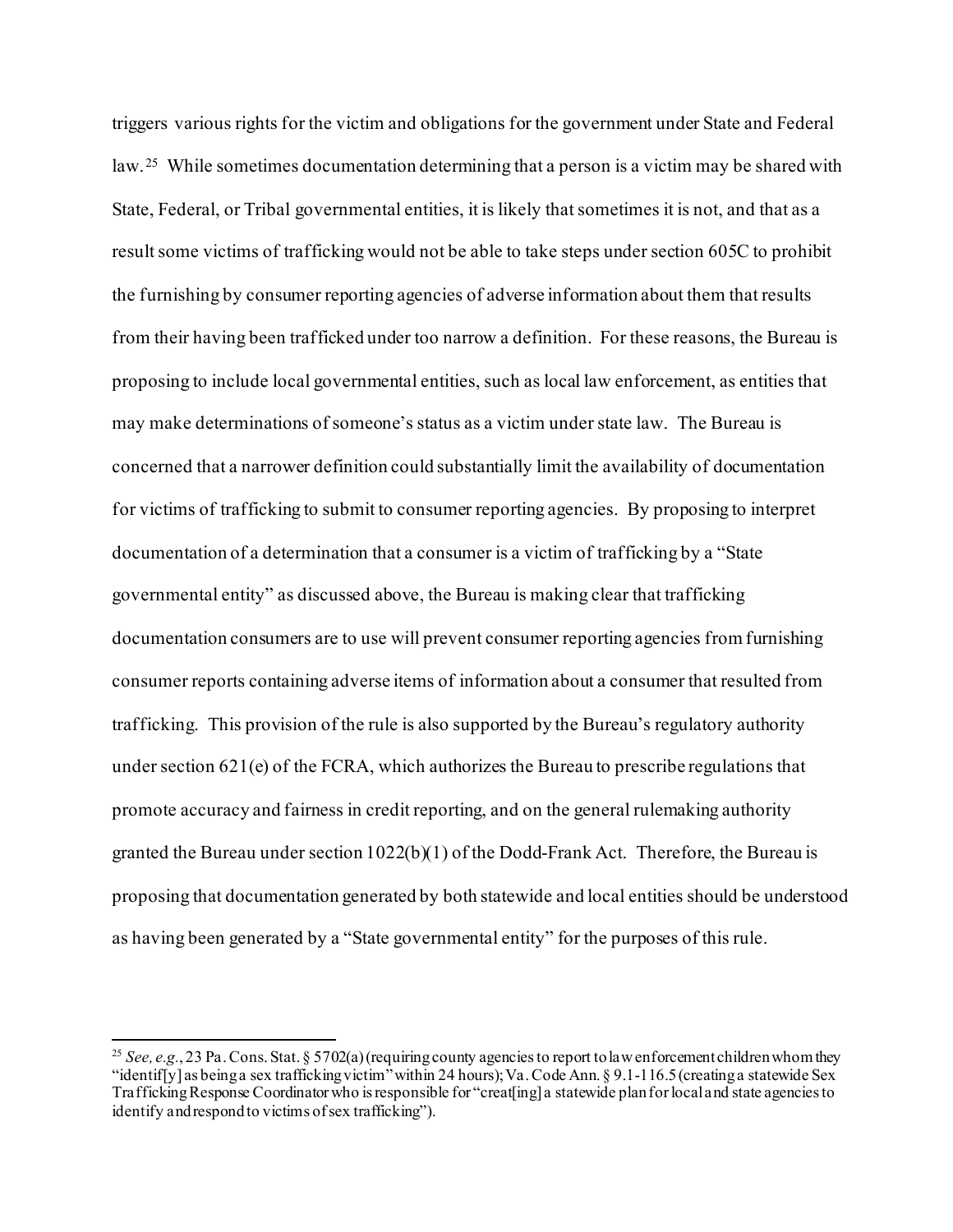The Bureau is soliciting comments on whether it should interpret the phrase "a determination that a consumer is a victim of trafficking made by a Federal, State, or Tribal governmental entity" to mean any determination, including those made by local government officials, where a Federal, State or Tribal governmental entity could reasonably be construed as making a determination that a consumer is a victim of trafficking. For example, determinations made by local governments, including local law enforcement, may qualify a trafficking victim to avail themselves of Federal, State or Tribal victims' rights laws. The Bureau is also interested in comments concerning the nature of information on trafficking in the possession of local governments, the extent to which such information is or might usefully be shared with Federal, State, and Tribal governmental entities, and the sort of documentation generated by these governmental entities.

The Bureau is proposing to include two categories of documentation involving a "court of competent jurisdiction" in the definition of "trafficking documentation." The first category of documents concerning a "court of competent jurisdiction," is documentation, in the form of a determination, that the consumer is a victim of trafficking made by a court of competent jurisdiction.[26](#page-14-0) The second category is documentation consisting of documents filed in a court of competent jurisdiction indicating that a consumer is a victim of trafficking.[27](#page-14-1) The Bureau is also interested in comments on whether it should clarify in the regulation what documents filed in a

<span id="page-14-0"></span> $^{26}$  Examples of court documents made by a court of competent jurisdiction could be a restitution order that provides a victim of trafficking with restitution after a criminal conviction or a criminal record relief court order (such as a vacatur, expungement, or sealing of records) where victims of trafficking may obtain an order to clear convictions of criminal offenses the victims were forced to commit.

<span id="page-14-1"></span><sup>&</sup>lt;sup>27</sup> An example of a document filed in a court of competent jurisdiction indicating a consumer is a victim of trafficking could be where victims of trafficking file suit against their traffickers where they identify as a victim of trafficking. A prior iteration of section 6102 of the 2022 NDAA in H.R. 2332 (introduced in the 117<sup>th</sup> Cong.) and S. 2040 (introduced in the 117<sup>th</sup> Cong.) provided that "trafficking documentation" included "documentation of ... a determination by a court of competent jurisdiction that a consumer is a victim of trafficking." This language was subsequently changed and enacted into law to instead read "documentation of . . . by a court of competent jurisdiction."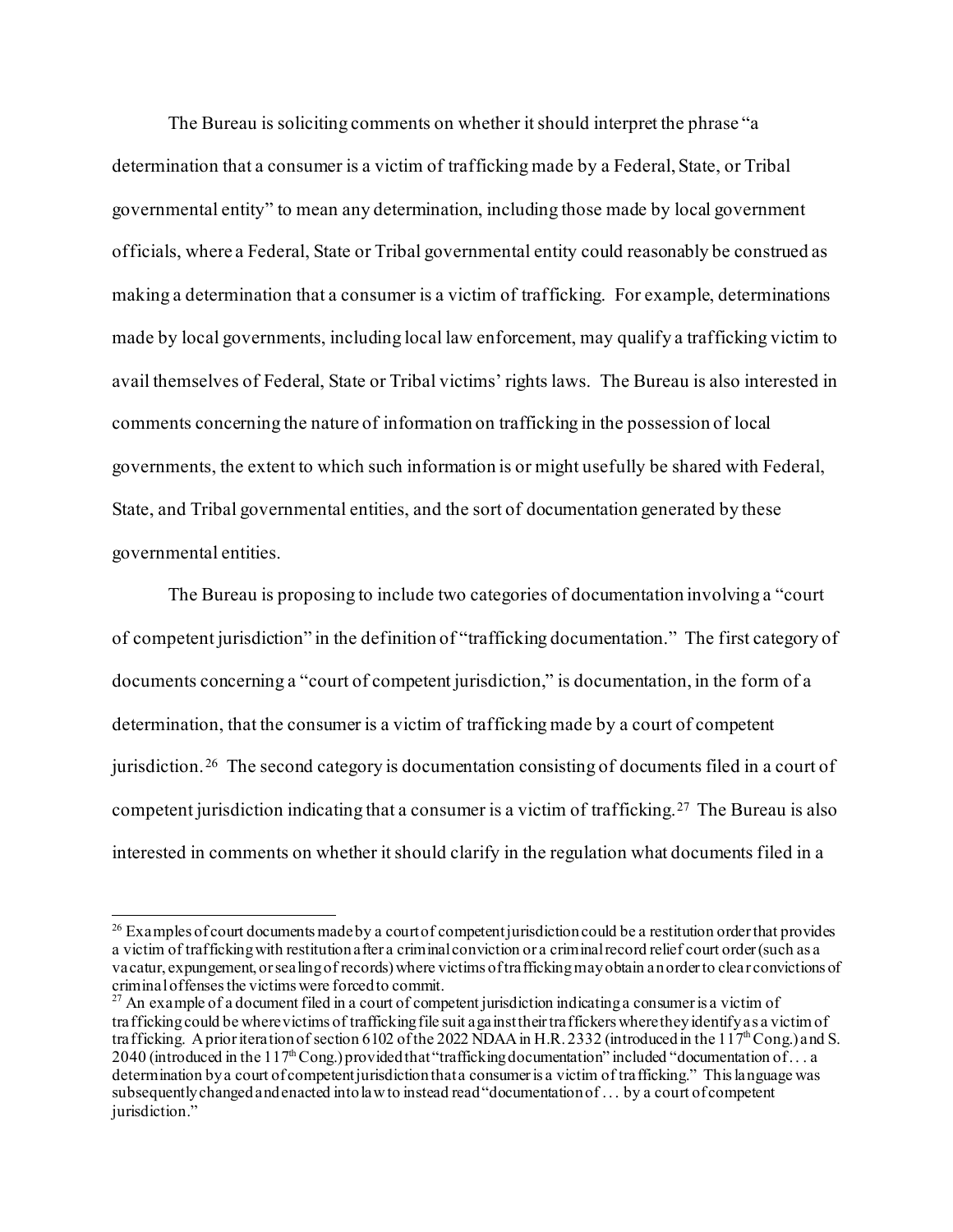court of competent jurisdiction indicating that a consumer is a victim of trafficking means. For example, can or should a filing in a court or a court opinion in which a consumer's status as a victim of trafficking is an accepted fact, but not the central issue in the case, be considered a "determination" sufficient to satisfy section  $605C(a)(1)(A)$ ? Would such an interpretation allow more victims of trafficking to make use of the procedure created by section 605C?

As discussed above, the proposed "trafficking documentation" definition does not contain a description or example of what is a "determination that a consumer is a victim of trafficking." Furthermore, the Bureau has not identified any standard "determination" procedures or forms in use by any governmental entities or courts concerning human trafficking for persons who are not foreign national adults (i.e., U.S. citizens or lawful permanent residents). Accordingly, rather than propose to prescribe a specific form of determination, the Bureau is proposing to adopt the statutory definition with the proposed changes discussed in this section above. This approach affords the greatest flexibility to victims of trafficking seeking to gather and submit to consumer reporting agencies the documentation of determinations specified in section  $605C(a)(1)(A)$ . The Bureau may consider issuing interpretations in the future that provide specific examples to provide clarity on the types of "determinations" that establish a consumer is a "victim of trafficking." The Bureau seeks comment on this issue and solicits feedback on the types of documents that could serve as a "determination."

#### *142(b)(6)(ii)*

In addition to specifying that the source of trafficking documentation be a Federal, State, or Tribal governmental entity or a court of competent jurisdiction, section  $605(C)(a)(1)(B)$ provides that "trafficking documentation" is documentation that identifies items of adverse information that should not be furnished by a consumer reporting agency because the items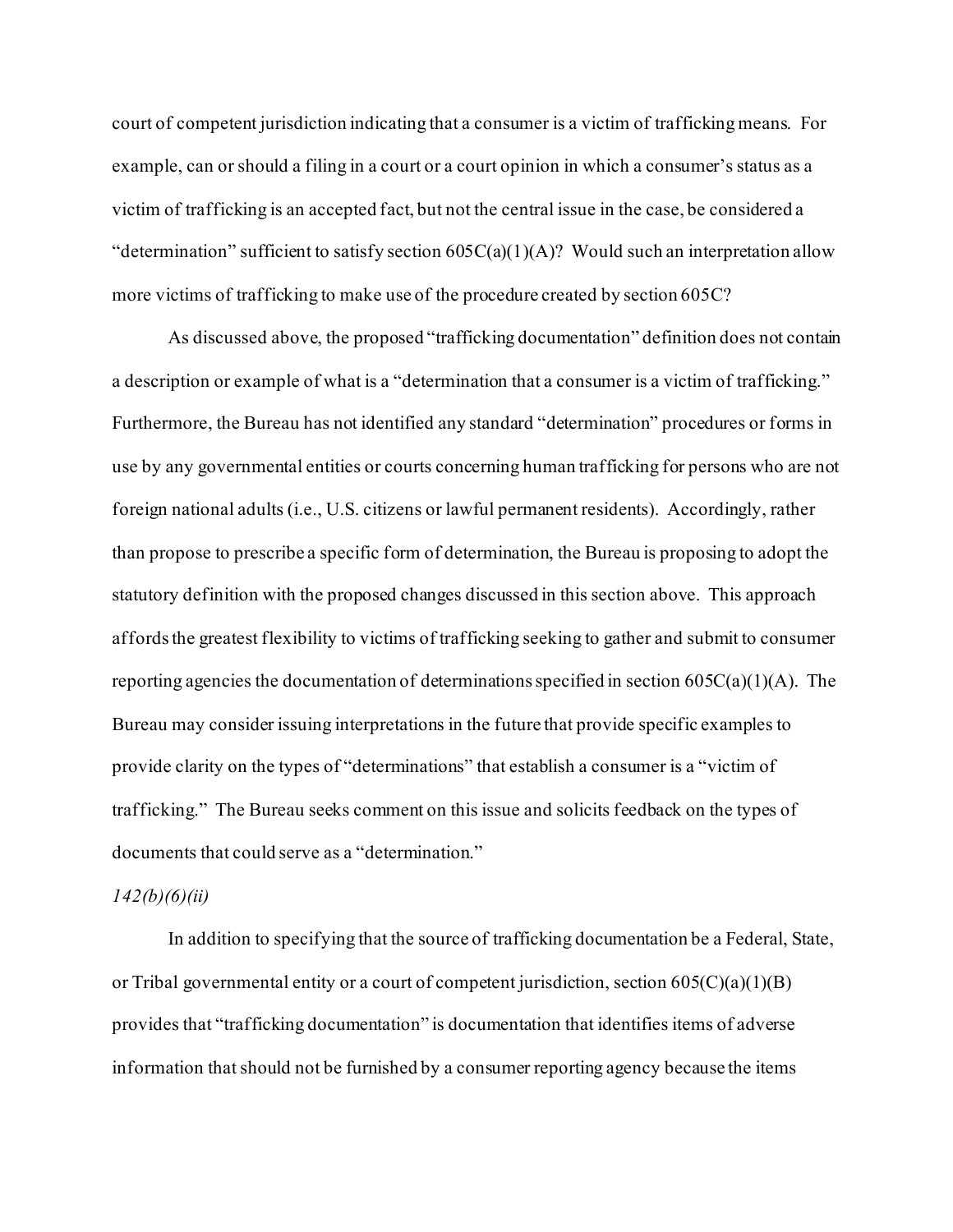resulted from a severe form of trafficking in persons or sex trafficking of which the consumer is a victim. The Bureau has incorporated the statutory provision into proposed section 1022.142(b)(6)(ii) with a clarification that this documentation may consist of a statement by the consumer identifying such information. This part of the definition is significant because it identifies for victims information that must be provided to consumer reporting agencies in order to prohibit them from furnishing adverse information in their consumer report when the information results from human trafficking.

The Bureau is not proposing to prescribe what an "adverse item of information" in a "consumer report" is, because it may vary depending on the weight each individual user of a consumer report gives to certain items of information as well as the consumer's individual circumstances. This information could include the evaluation of factors enumerated in section 603(d) of the FCRA on consumer reports such as: credit worthiness, credit standing, credit capacity, character, general reputation, personal characteristics, or mode of living. In addition, victims of trafficking may wish to have items of information blocked from their consumer report that are the result trafficking because they do not believe those items accurately reflect them even if the item does not result in, for example, a lower credit score or less favorable evaluation by a user. Examples of adverse items of information include records containing derogatory information, such as payment delinquencies or defaults, reported to a consumer reporting agency on a loan or large purchase, records of coerced debt where a loan is taken out by a trafficking victim under force or threat, records of criminal arrests and convictions, and records of evictions or non-payment of rent.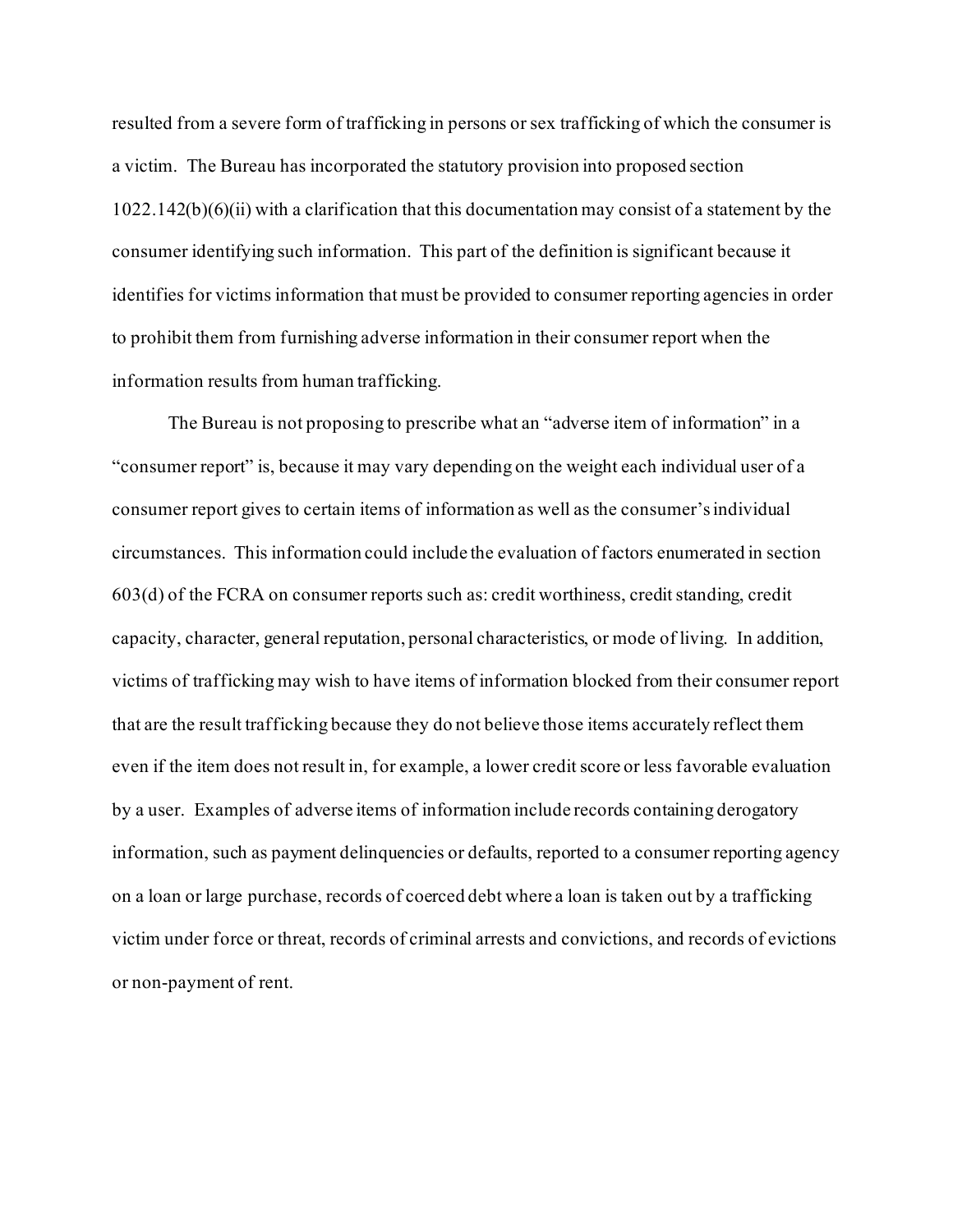# *142(b)(7) Victim of Trafficking*

Section  $605C(a)(3)$  defines "victim of trafficking" as a person who is a victim of a severe form of trafficking in persons or sex trafficking. Proposed section 1022.142(b)(7) adopts this definition.

## *142(c) Prohibition on Inclusion of Adverse Information of Trafficking Victims*

Section 605C(b) provides that a consumer reporting agency may not furnish a consumer report containing any adverse item of information about a consumer that resulted from a severe form of trafficking in persons or sex trafficking if the consumer has provided trafficking documentation to the consumer reporting agency. The Bureau is proposing to interpret this provision to mean a consumer reporting agency may not furnish any adverse item of information in a consumer report to the extent such information resulted from the consumer's involvement in a severe form of trafficking or sex trafficking and the consumer submitted trafficking documentation to the consumer reporting agency. Proposed section 1022.142(c) adopts this statutory language. The Bureau is interested in comments on whether this provision warrants further clarification.

# *142(d) Method of Submission to Consumer Reporting Agencies*

# *142(d)(1)-(d)(3)*

Section 605C(c) requires that the Bureau's implementing rules establish a method by which consumers shall submit trafficking documentation to consumer reporting agencies. The information to be provided by the consumer to a consumer reporting agency is by nature highly sensitive and confidential. Under proposed section  $1022.142(d)(1)$ , consumer reporting agencies would provide a mailing address or website address if the consumer reporting agency allows for electronic submissions, for a consumer to submit trafficking documentation. To facilitate this,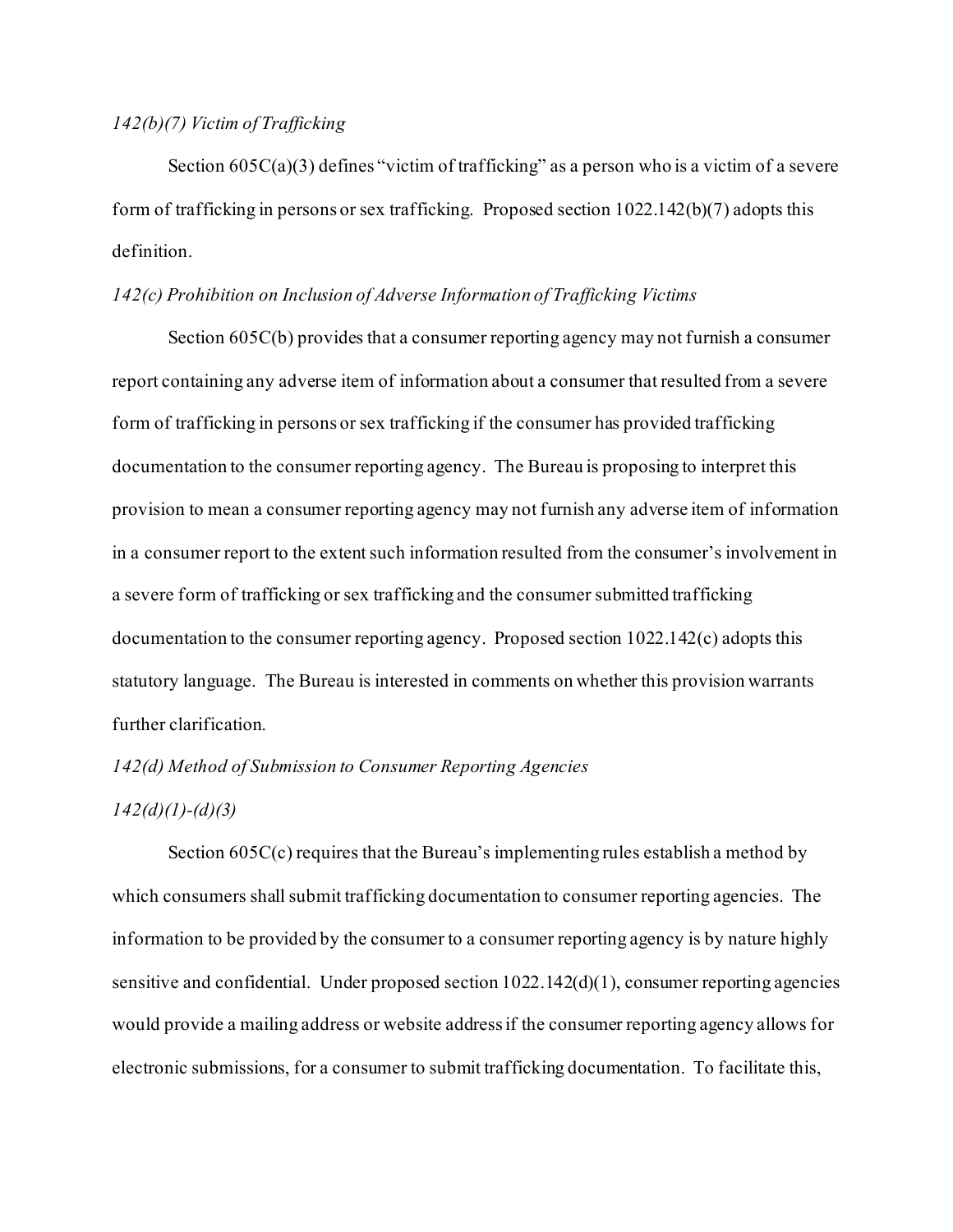proposed section  $1022.142(d)(2)$  provides that a consumer reporting agency must add information on the publicly available website stating how submissions for the blocking of adverse items of information resulting from trafficking can be submitted. Consumer reporting agencies must accept submissions of trafficking documentation at the mailing address used for disputes under section 611 of the FCRA. Also, if the consumer reporting agency takes disputes under section 611 of the FCRA through a website, it must also accept submission of trafficking documentation at that same website by establishing a secure online portal. Further, a consumer reporting agency must maintain another mailing address and, if the consumer reporting agency accepts electronic submissions of trafficking documentation, another website address dedicated to blocking adverse items of information resulting from trafficking.

In addition, proposed section  $1022.142(d)(3)$  provides that consumer reporting agencies must allocate a reasonable amount of personnel to respond to inquiries about the process for and status of trafficking documentation submissions at the toll-free number for disputes and establish a toll-free telephone number dedicated to blocking adverse items of information resulting from trafficking.

The Bureau proposes these requirements under its authority in sections 605C(c) and  $621(e)$  of the FCRA as necessary to assist victims in their efforts to prevent a consumer reporting agency from furnishing a consumer report containing an adverse item of information that resulted from trafficking. Trafficking victims seeking to block adverse items of information may have difficulty receiving communications from consumer reporting agencies because, for example, they may be in the process of establishing new permanent residence or may have inconsistent or no access to the internet. To ensure that consumer reporting agencies are not furnishing adverse items of information for which the consumer has provided the necessary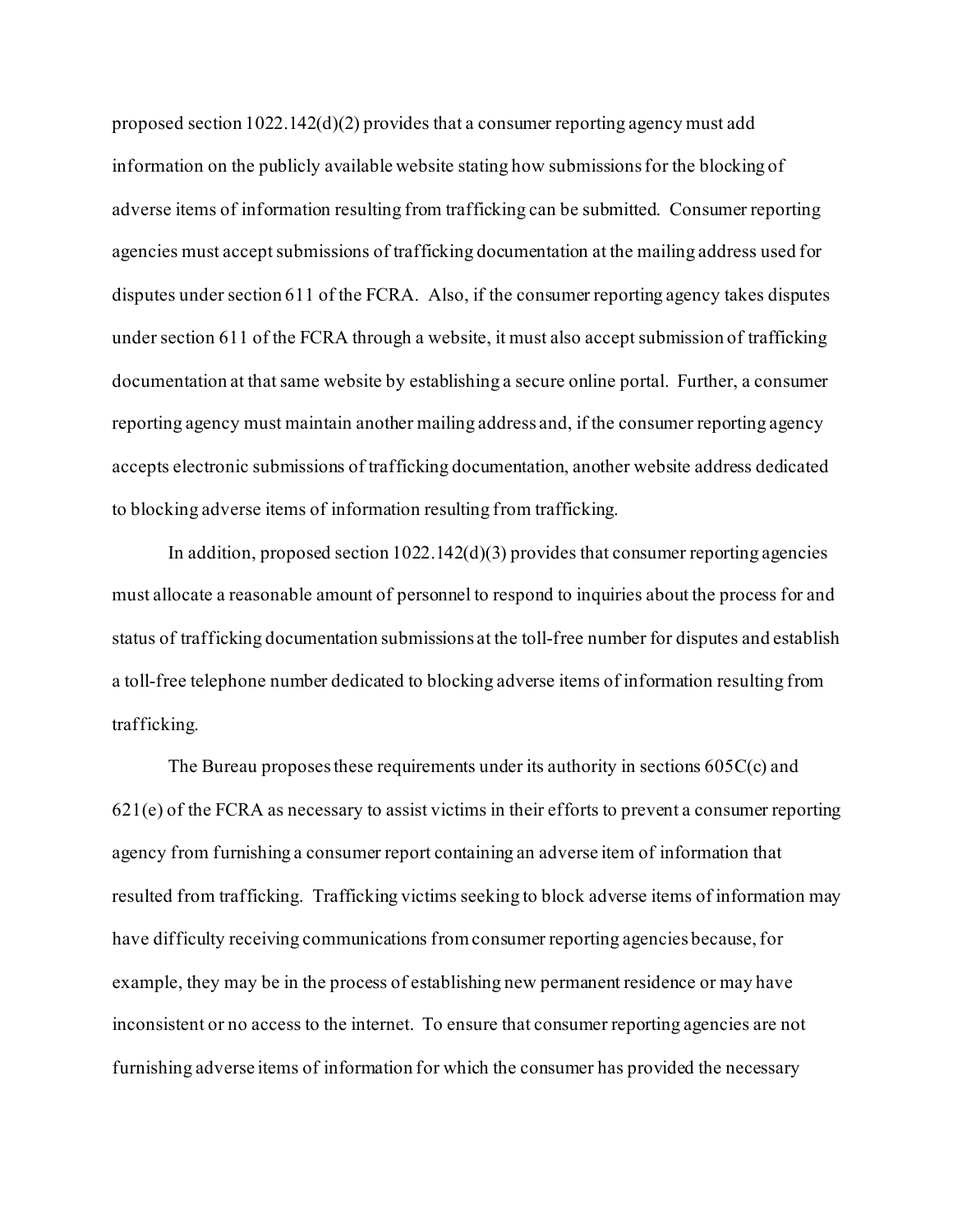trafficking documentation, consumers need to be able to understand where and how to submit trafficking documentation and to be able to verify that a consumer reporting agency has received and acted upon such documentation. The reason the Bureau is proposing that a consumer reporting agency needs to accept submissions of trafficking documentation at both the specific address(es) the consumer reporting agency uses for FCRA section 611 disputes and at separate address(es) the consumer reporting agency uses only for submission of trafficking documentation is to maximize the chances of consumers being able to find an address to which to submit documentation. Some consumers may use the address for disputes as that may be the most widely known and available address, while other consumers may seek a specific address for trafficking documentation and may not understand that they can submit to the address for disputes. The Bureau solicits comment on these proposed provisions.

#### *142(e)-(h) Overview*

In order to fully implement the consumer protection provisions of section 605C, the Bureau looked at pre-existing statutory and regulatory requirements concerning the procedures used by consumers in reporting identity theft and in disputing the accuracy of information in consumer files and consumer reports and the obligations those regulations place on consumer reporting agencies to identify what aspects of those regulations might be useful in helping a consumer seeking to report items of adverse information that result from a severe form of trafficking or sex trafficking of which the consumer is a victim. Proposed paragraphs 142(e)-(h) set forth: (1) provisions to address limited situations in which the consumer reporting agency may decline or rescind a block pursuant to section 605C; (2) the obligations on consumer reporting agencies to notify the consumer of the outcome of its actions with respect to the submission; (3) a record retention requirement of seven years from the date the submission is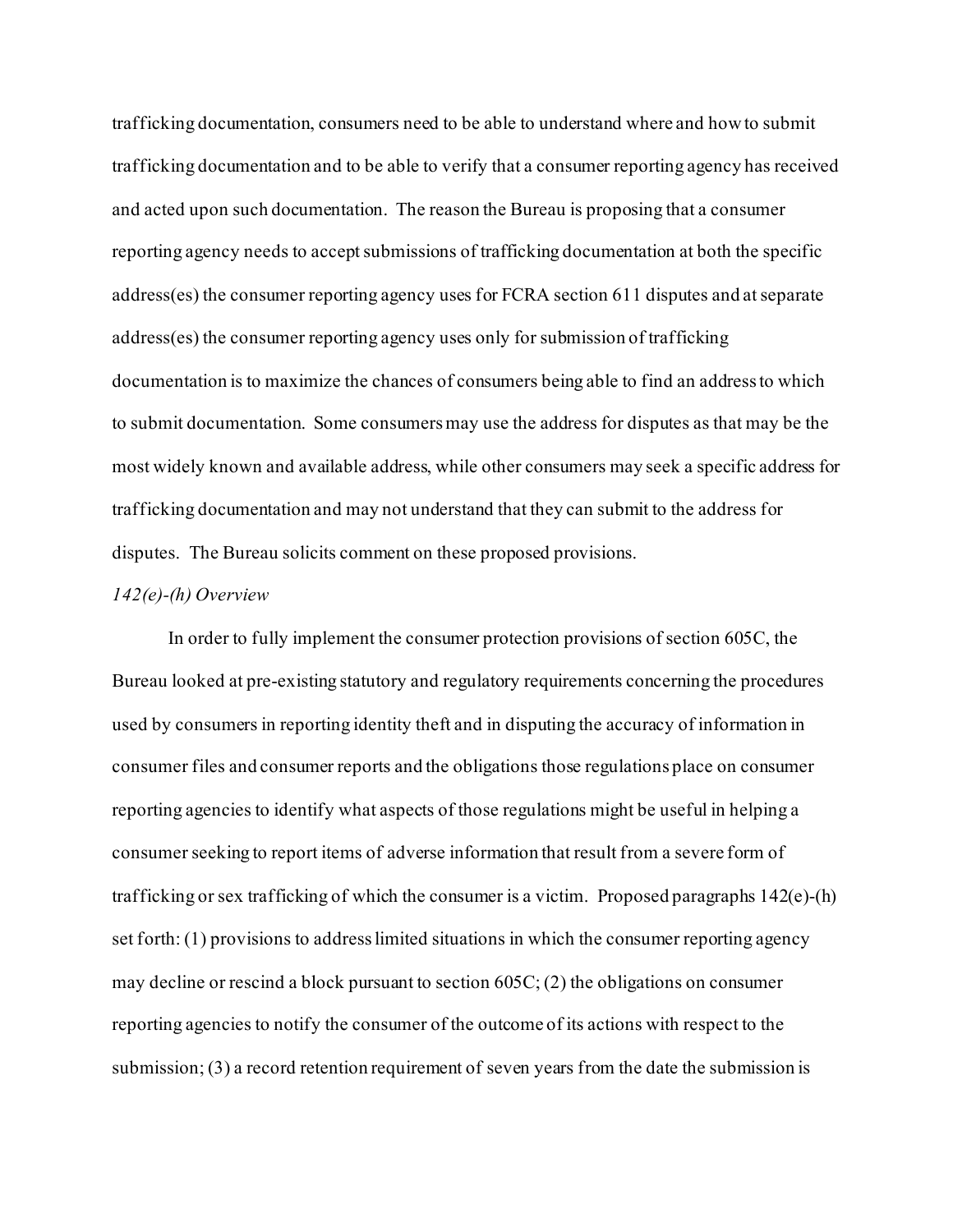received by consumer reporting agencies; and (4) a requirement that consumer reporting agencies establish and maintain written policies and procedures to ensure and monitor compliance with section 605C and these implementing regulations.

The Bureau is proposing these procedural requirements under its authority in FCRA section 621(e) to prescribe regulations that are necessary and appropriate to administer and carry out the purposes and objectives of the FCRA, and to prevent evasions or to facilitate compliance. If the consumer is not notified of the outcome by the consumer reporting agency, the consumer would either have to separately request a copy of their credit report, perhaps incurring a fee, or wait to see if they are subject to an adverse action the next time their consumer report is used which may mean missing out on credit, employment, or housing opportunities. Many victims of trafficking will be in particularly urgent need of housing, employment, or credit, and knowing within a reasonable time that a consumer reporting agency has blocked adverse items of information may facilitate a victim's ability to obtain these vital services. The Bureau also believes that these requirements are necessary for preventing a consumer reporting agency from furnishing a consumer report containing any adverse item of information about a consumer that resulted from trafficking because it provides consumers with the opportunity to review the outcome and if the consumer reporting agency incorrectly rejected a submission to dispute that outcome.

Section 605C of the FCRA does not expressly address the development of written policies and procedures or notification by consumer reporting agencies to furnishers of the adverse items of information blocked for a victim of trafficking. Notifying the furnisher of the block could give a furnisher the opportunity to cease furnishing the blocked information to the consumer reporting agency that provided the notification, which can help ensure that blocked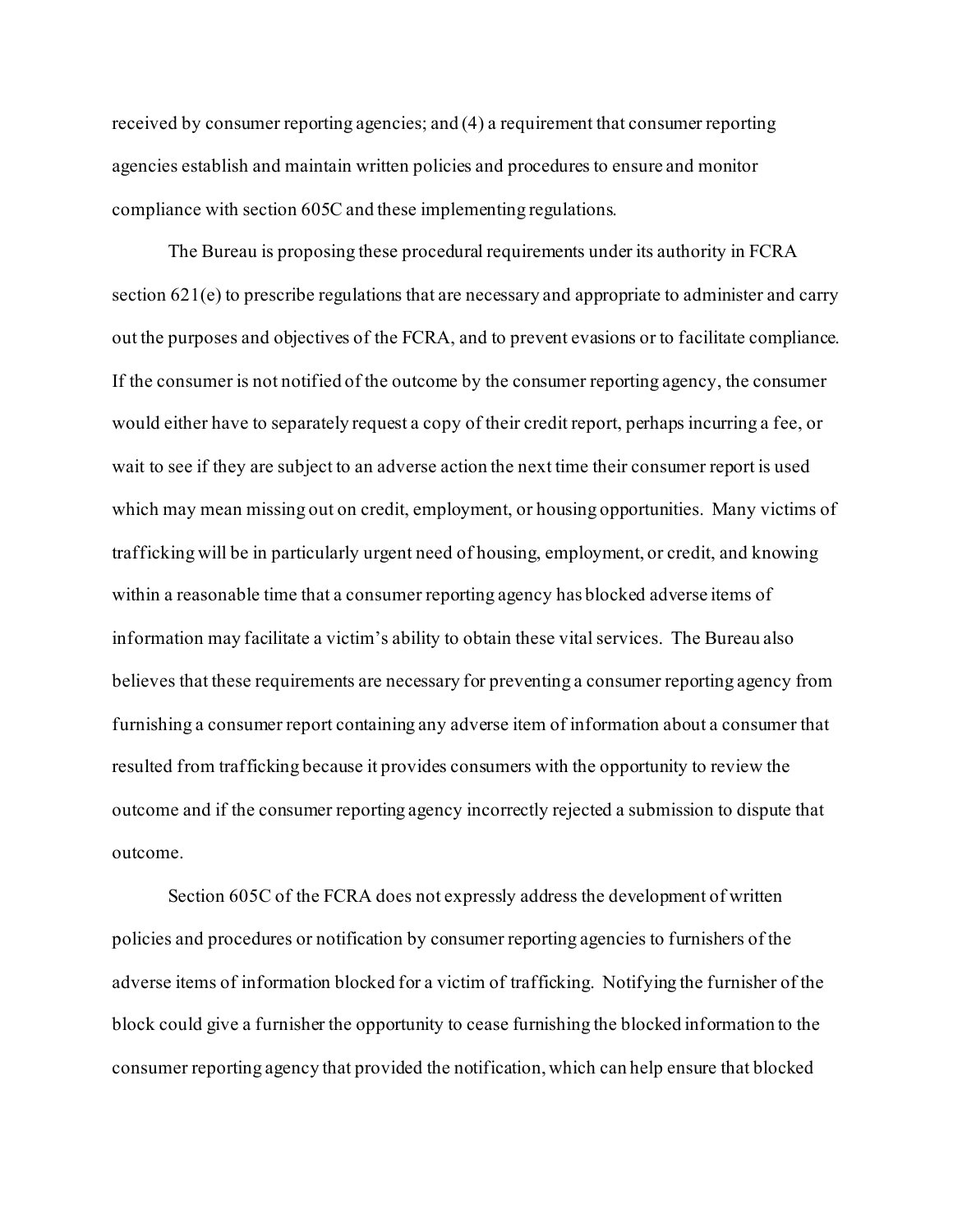information is not refurnished and reinserted in a consumer report. If the furnisher stops furnishing to other consumer reporting agencies it may also help to prevent the adverse items of information from being furnished by those consumer reporting agencies. The Bureau is seeking comment on whether a consumer reporting agency should be required to notify a furnisher about the consumer's submission to prevent a consumer reporting agency from furnishing a consumer report containing any adverse item of information about a consumer that resulted from trafficking.

#### *142(e) Authority to Decline or Rescind a Block*

The Bureau understands consumer reporting agencies may encounter difficulty confirming certain information submitted by consumers. Under proposed section 1022.142(e), the Bureau is proposing to provide consumer reporting agencies with the authority to decline to act, or to rescind action (if applicable) on a submission. This provision is similar to section 605B(c) of the FCRA, which allows a consumer reporting agency to decline to block information relating to a consumer, or to rescind any block, if the consumer reporting agency makes certain reasonable determinations[.28](#page-21-0)

Proposed section 1022.142(e) provides that a consumer reporting agency may decline to block, or may rescind any block, of adverse items of information resulting from a severe form of trafficking in persons or sex trafficking where: (1) the consumer reporting agency requests and cannot reasonably confirm the appropriate proof of identity under paragraph  $(b)(1)$ ;  $(2)$  the consumer cannot provide documentation under paragraph  $(b)(6)(i)$ ; or  $(3)$  the consumer reporting agency cannot properly identify the adverse items of information under paragraph  $(b)(6)(ii)$ .

<span id="page-21-0"></span> $28$  15 U.S.C. 1681c-2(c).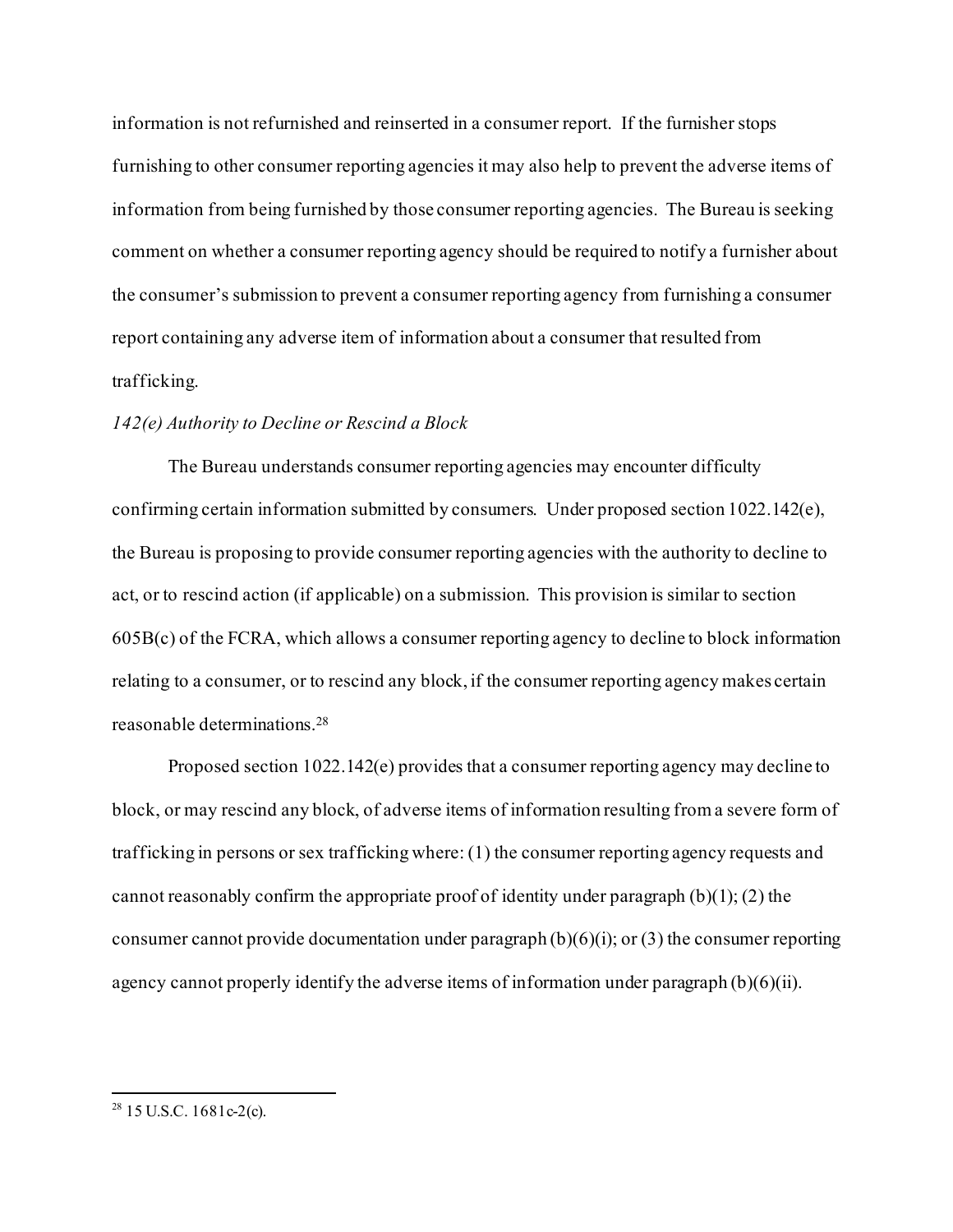The Bureau is not proposing to interpret section 605C as giving the consumer reporting agency the discretion to contest the merits of the submitted trafficking documentation, if it meets the definition in section  $605C(a)$  and in proposed  $1022.142(b)(6)(i)$ , and is interested in comments on this approach. The Bureau also is not proposing to interpret the statute as giving a consumer reporting agency the discretion to challenge a consumer's determination that an adverse item of information resulted from a severe form of trafficking in persons or sex trafficking under 1022.142(b)(6)(ii), and is interested in comments on this approach.

The Bureau is proposing to clarify in paragraph (e) that consumer reporting agencies can request appropriate proof of identity of the consumer who is a victim of trafficking as defined in paragraph (b)(1) and that consumer reporting agencies can decline or rescind a block if it cannot reasonably confirm the appropriate proof of identity. In order for consumer reporting agencies to prevent the furnishing of consumer reports that contain adverse items of information about a consumer who is a victim of trafficking, the consumer reporting agency must be able to identify the specific consumer to whom the report relates. The Bureau is relying on its regulatory authority under section 621(e) of the FCRA, which authorizes the Bureau to prescribe regulations that promote accuracy and fairness in credit reporting, and on the general rulemaking authority granted the Bureau under section 1022(b)(1) of the Dodd-Frank Act. Proposed section 1022.142(e) also requires a consumer reporting agency, prior to exercising its authority to decline or rescind a block, notify the consumer and attempt to resolve any deficiency in the consumer's submission. Requiring consumer reporting agencies to notify the consumer and attempt to resolve any deficiencies in the consumer's submission will facilitate compliance and is appropriate to prevent a consumer reporting agency from furnishing a consumer report containing any adverse item of information about a consumer that resulted from trafficking by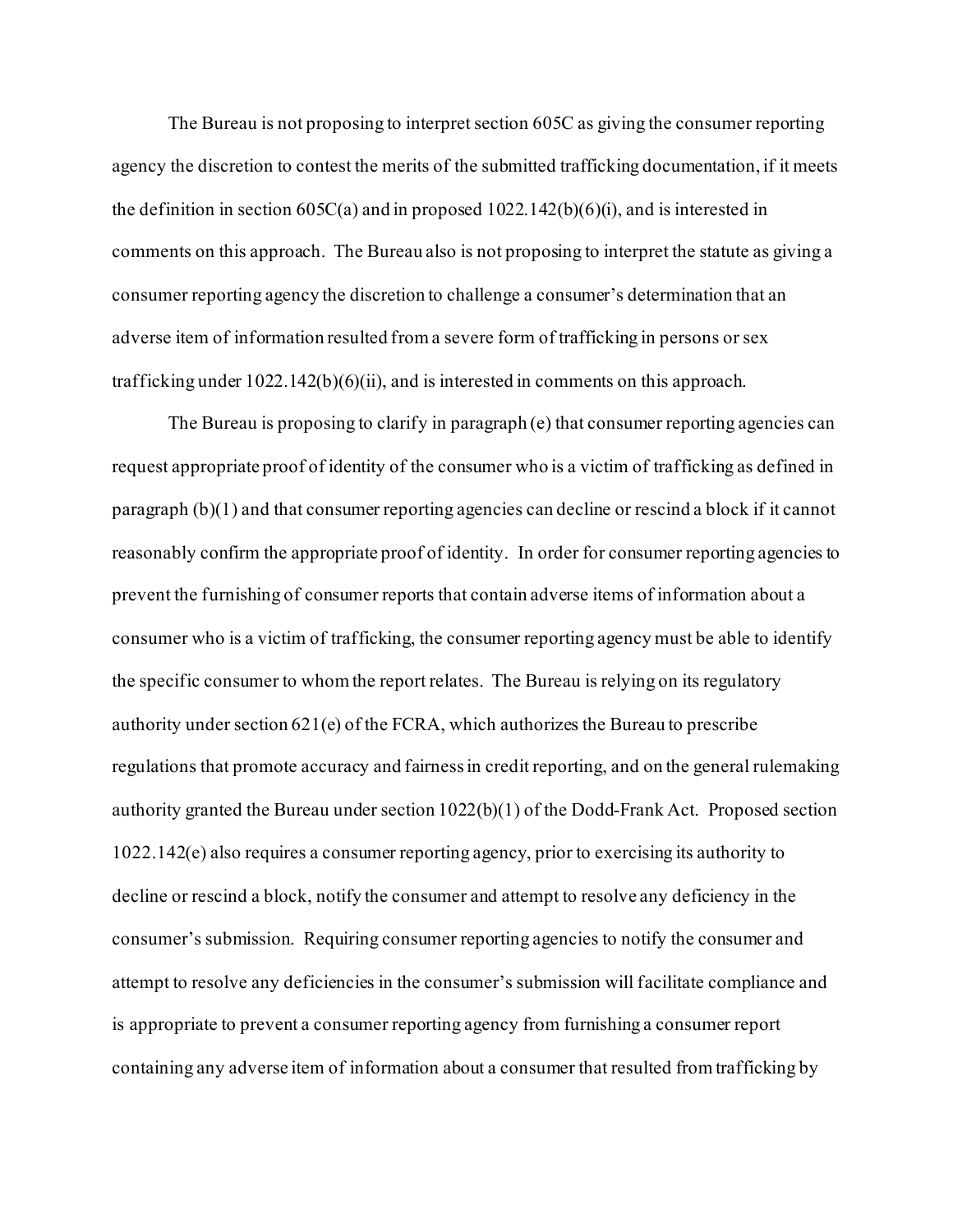providing consumers an opportunity to complete their submission or correct mistakes with respect to information or documentation they provide initially, and making it less likely that a consumer reporting agency will decline to block or a rescind a block in error.

The Bureau requests comment on whether additional clarification on the manner in which a consumer reporting agency must notify the consumer and attempt to resolve any deficiencies in the submission is warranted. For example, should the Bureau use or adapt the procedures in the existing process in Regulation V for consumer reporting agencies to make reasonable requests for additional information for the purpose of determining the validity of alleged identity theft? [29](#page-23-0) The Bureau also seeks comment on whether the adverse items of information should simply be blocked from being reported as proposed, or should be deleted from the consumer's file (or the file be modified as appropriate).[30](#page-23-1)

*142(f) Notification to Consumer of Actions Taken in Response to Trafficking Documentation Submission*

The Bureau is proposing in section  $1022.142(f)(1)$  to require a consumer reporting agency to provide written notice to a consumer of the results of a submission within five calendar days of receipt of the submission (or, if rescinding a previously applied block, five calendar days after rescinding). The notification to the consumer may be sent by mail or by other means available to the consumer reporting agency, if authorized by the consumer.

Proposed section  $1022.142(f)(2)$  would require a consumer reporting agency to provide notice in writing informing the consumer that the review of the submission is completed, a statement explaining the outcome, a consumer report provided at no cost to the consumer that is

<span id="page-23-1"></span><span id="page-23-0"></span><sup>&</sup>lt;sup>29</sup> *See* 12 CFR 1022.3(i)(1)(iii).<br><sup>30</sup> Section 611(a)(5) of the FCRA takes the latter approach with respect to successfully disputed information. 15 U.S.C. 1681i(a)(5).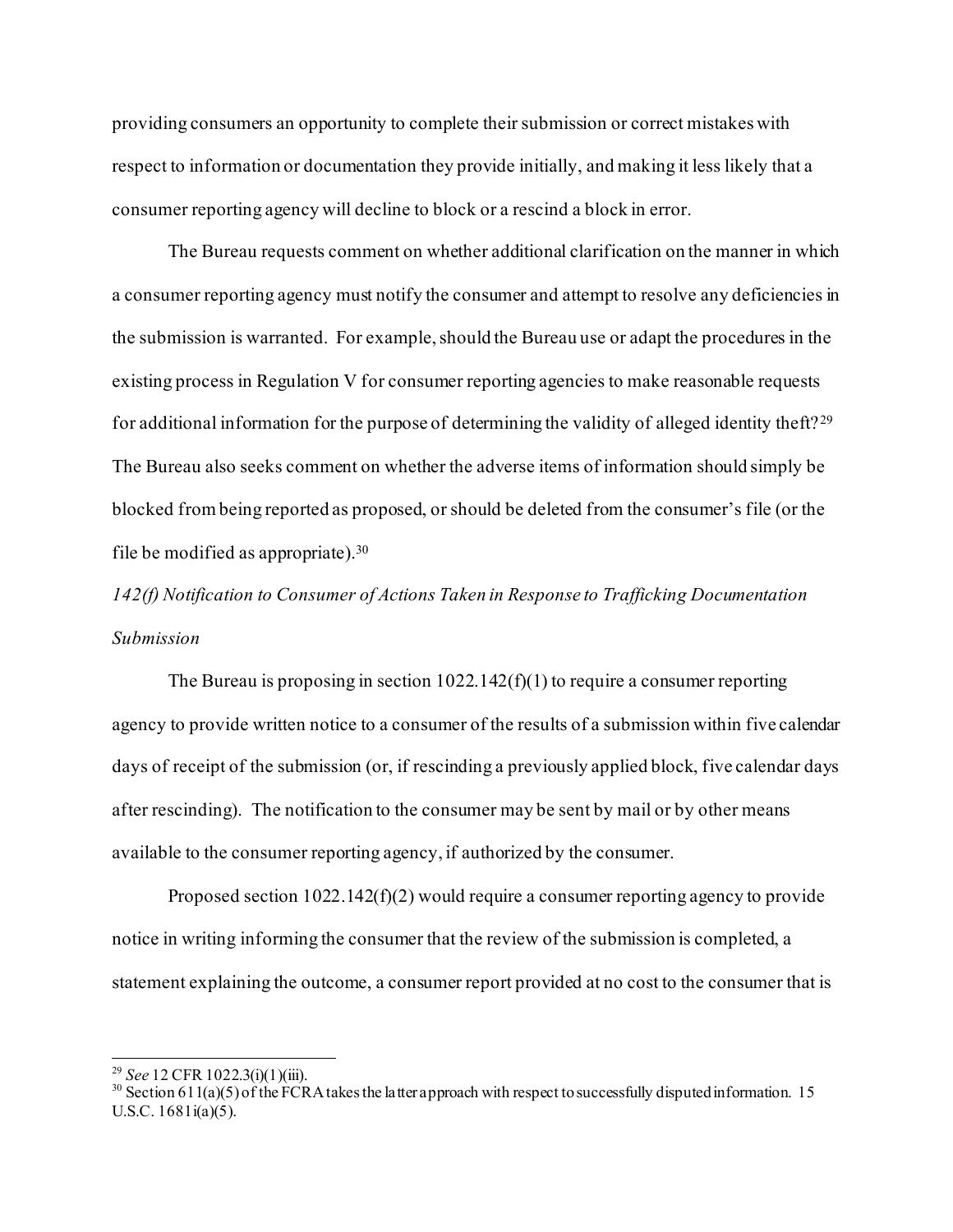based upon the consumer's revised file (if applicable), a description of the procedures used to determine the outcome, a method for contacting the consumer reporting agency to appeal the determination or revise the submission to cure any of the noted reasons for declining to block the requested adverse information, and the webpage consumers can use to submit complaints to the Consumer Financial Protection Bureau. Requiring a notice to the consumer of the outcome of the consumer reporting agency's review of the submission and providing the consumer with information on how to appeal or cure and how to submit a complaint to the Bureau will facilitate compliance and is appropriate to prevent a consumer reporting agency from furnishing a consumer report containing any adverse item of information about a consumer that resulted from trafficking by providing consumers with the information they need to determine if a consumer reporting agency declined to block or a rescind a block in error and with information about how to get any such error corrected. The Bureau is soliciting comments on whether, similar to section  $611(a)(6)(B)$  of the FCRA, a consumer reporting agency should provide the consumer with a consumer report that is based upon the consumer's revised file (if applicable) or a consumer reporting agency should be required to provide the consumer with instructions for how to obtain a copy of the revised report in order to protect the consumer's privacy.

#### *142(g) Record Retention*

Proposed section 1022.142(g) requires a consumer reporting agency to retain evidence of submissions under section 605C. The proposal would also require a consumer reporting agency to maintain documentation concerning the outcome of the submissions, reasons for declining or rescinding to act (if applicable), and compliance with section 1022.142. Consumer reporting agencies would need to retain this information for a period of seven years after the date the submission by the consumer is received. Under section 605 of the FCRA, most adverse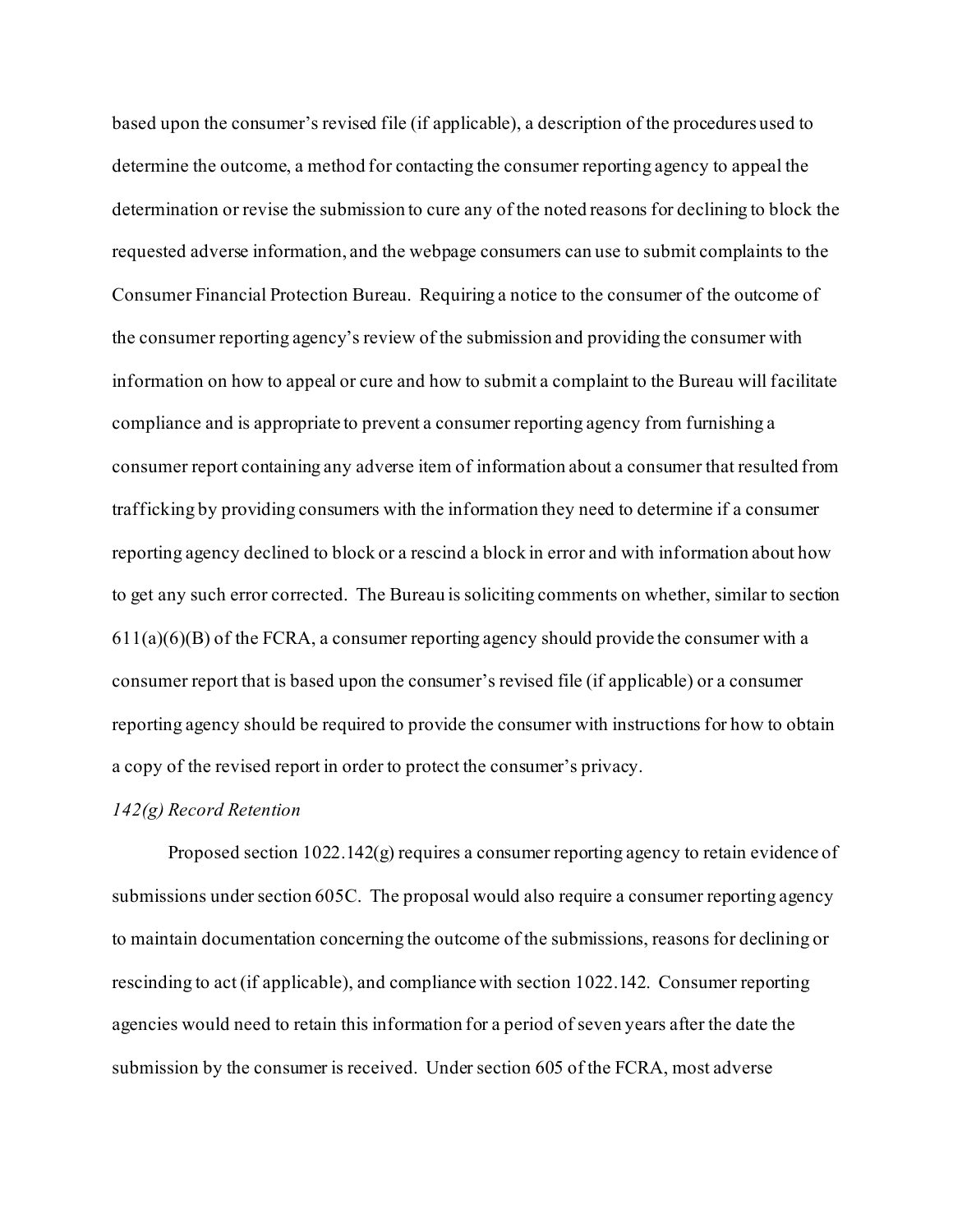information would be excluded from consumer reports after seven years automatically. Requiring consumer reporting agencies to maintain records of compliance is appropriate to administer the rule by enabling the Bureau to assess consumer reporting agencies' compliance with the rules and to facilitate compliance by supporting effective and efficient enforcement of the rule in order to prevent a consumer reporting agency from furnishing a consumer report containing any adverse item of information about a consumer that resulted from human trafficking. The Bureau requests comment on the record retention requirement, particularly with respect to the proposed seven-year retention period.

## *142(h) Policies and Procedures to Ensure and Maintain Compliance*

Proposed section 1022.142(h) would require consumer reporting agencies to establish and maintain written policies and procedures reasonably designed to ensure and monitor the compliance of the consumer reporting agency and its employees with the requirements of this section. Rather than proposing a one-size-fits-all approach, proposed section 1022.142(h) specifies that these written policies and procedures must be appropriate to the nature, size, complexity, and scope of the activities of the consumer reporting agency and its employees. For example, consumer reporting agencies must develop policies and procedures that address how requests are evaluated and processed, and the limited circumstances a consumer reporting agency may decline or rescind a block under section 1022.142(e). Requiring consumer reporting agencies to maintain written policies and procedures is appropriate to administer the rule by enabling the Bureau to assess consumer reporting agencies' compliance with the rules and to facilitate compliance in order to prevent a consumer reporting agency from furnishing a consumer report containing any adverse item of information about a consumer that resulted from human trafficking.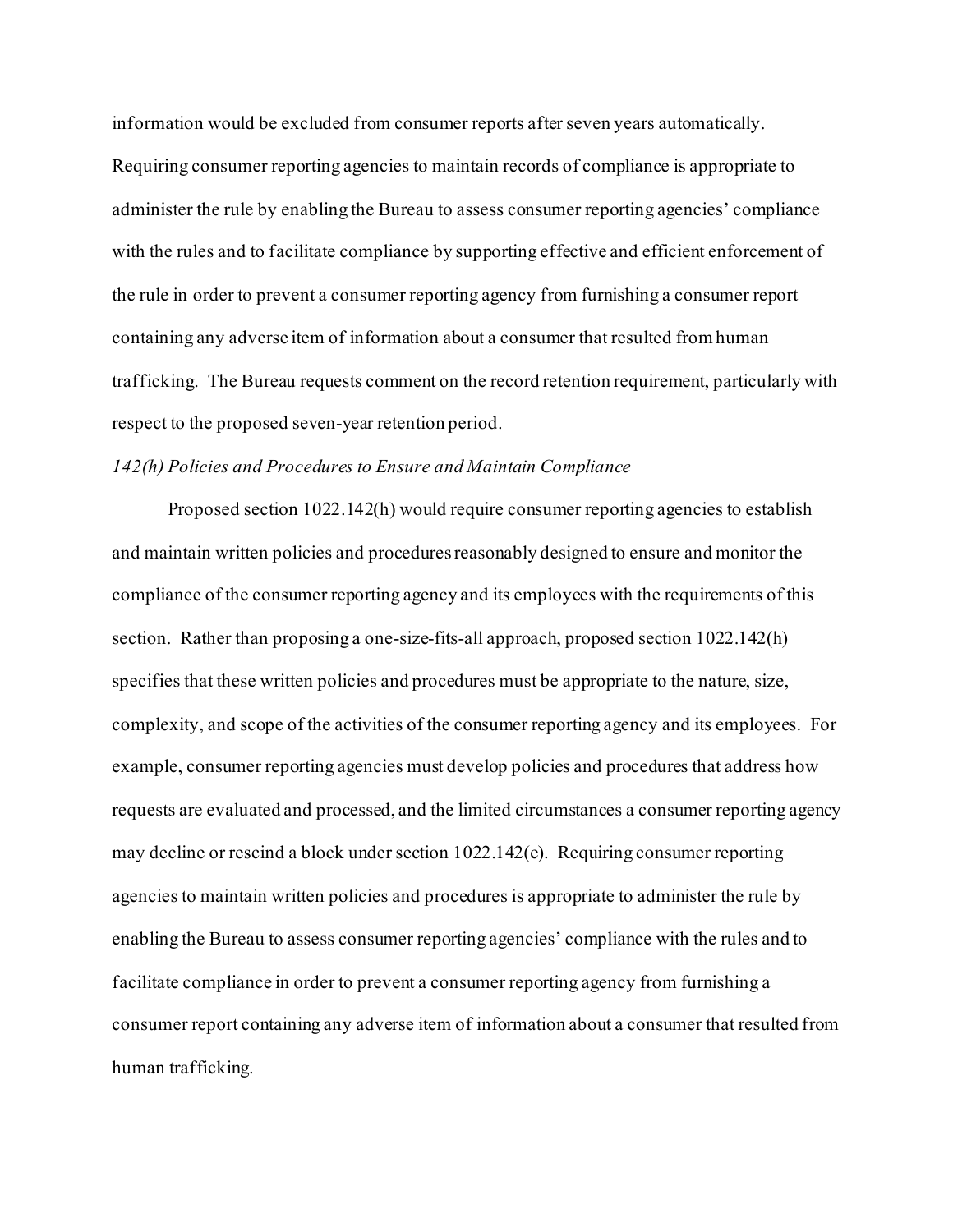## **V. Proposed Effective Date for Final Rule**

Pursuant to section 6102 of the 2022 NDAA, the amendments to the FCRA shall apply 30 days after the Bureau issues a final rule. The Bureau proposes that the amendments included in this proposal take effect 30 days after the date of the final rule's publication in the *Federal Register*. Under section 553(d) of the Administrative Procedure Act, the required publication or service of a substantive rule must be made not less than 30 days before its effective date, with certain exceptions not applicable here[.31](#page-26-0) Thus, the final rule would take effect at the same time as section 605C, which would avoid uncertainty for consumers who are victims of trafficking as well as for consumer reporting agencies. The Bureau seeks comment on the proposed effective date.

## **VI. Dodd-Frank Act Section 1022(b)(2) Analysis**

In developing this proposed rule, the Bureau has considered the proposed rule's potential benefits, costs, and impacts in accordance with section 1022(b)(2)(A) of the Consumer Financial Protection Act of 2010 (CFPA).<sup>[32](#page-26-1)</sup> The Bureau requests comment on the preliminary analysis presented below as well as submissions of additional data that could inform the Bureau's analysis of the benefits, costs, and impacts. In developing the proposed rule, the Bureau has consulted or offered to consult with the prudential banking regulators (the FDIC, FRB, NCUA, and OCC) and the Bureau of Indian Affairs, several offices in the Department of Justice, Department of Health and Human Services, Department of Homeland Security, and the FTC, including regarding consistency of this rule with any prudential, market, or systemic objectives administered by those agencies, in accordance with section 1022(b)(2)(B) of the CFPA.

<span id="page-26-0"></span> $31$  5 U.S.C. 553(d).

<span id="page-26-1"></span> $32$  12 U.S.C. 5512(b)(2)(A).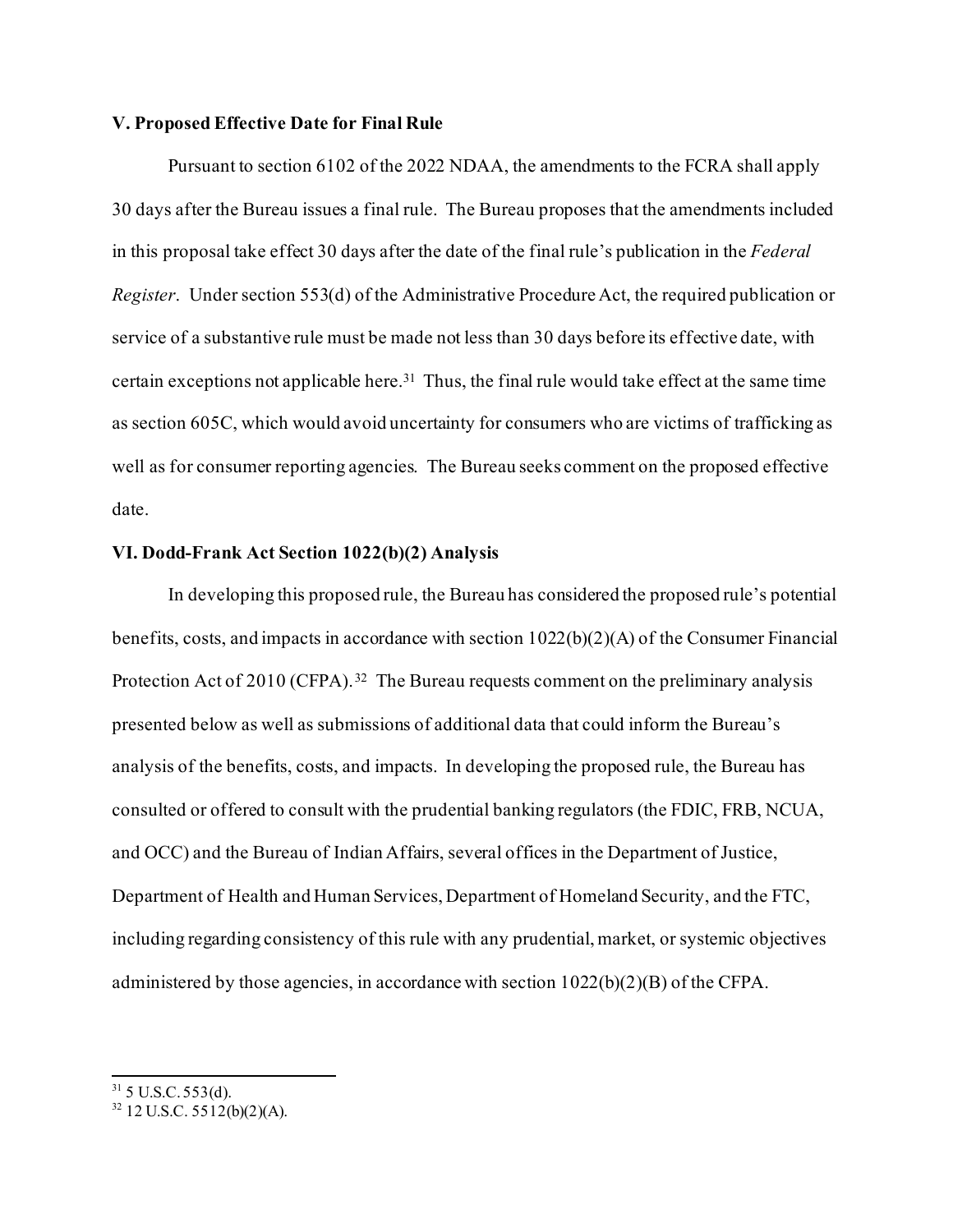The Bureau expects that the proposed rule would benefit consumers who are victims of a severe form of trafficking in persons or sex trafficking and have adverse information on file with a consumer reporting agency as a result of that trafficking. The potential benefits to individual consumers who are victims of trafficking could be considerable—adverse information from consumer reporting agencies could negatively affect a consumer's ability to obtain housing, employment, credit or other immediate and longer-term services necessary to support long-term independence and financial stability.

Conversely, the proposed rule would impose costs on consumer reporting agencies in the form of compliance costs associated with processing requests from consumers to block adverse information and effecting the necessary blocks. While the Bureau does not have data to quantify these costs, the Bureau expects the costs of complying with the requirements of the proposed rule to be small in magnitude. Consumer reporting agencies are already required by 15 U.S.C. 1681c-2 to have systems in place to accept reports of identity theft, and to respond to those reports by suppressing information on any consumer reports. Consumer reporting agencies also have systems in place to address treatment of inaccurate and unverifiable information as required by 15 U.S.C. 1681i(a)(5) and concerning the notice of results of reinvestigation under 15 U.S.C. 1681i(a)(6). This proposed rule's procedural requirements are modeled on these requirements.

Although the Bureau characterizes qualitatively the nature of the benefits to consumers and the costs to firms above, it is not able to quantify the overall magnitude of the likely costs and benefits of the proposed rule. Quantifying these costs and benefits would require an estimate of the number of consumers likely to submit information to support a block under the proposed rule in a typical year. Not all victims of trafficking will necessarily have adverse information with a consumer reporting agency, and among those who do, not all will make a submission or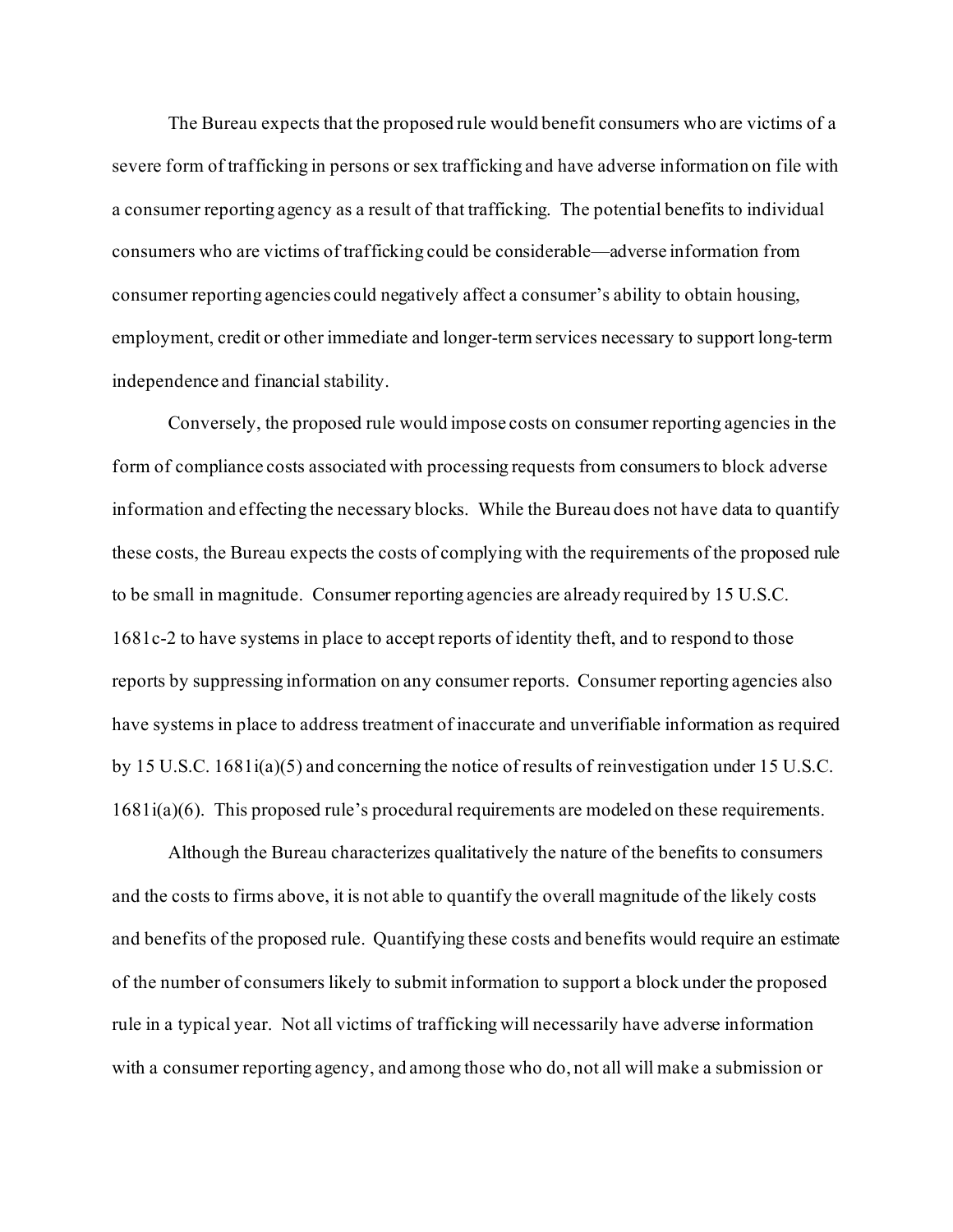be able to provide the required documentation.<sup>[33](#page-28-0)</sup> The Bureau does not have a way to estimate the number of trafficking victims who will make a request, and according to the State Department, there is no reliable estimate of the annual number of trafficking victims in the United States.

To provide a rough sense of scale, the Bureau compares available statistics on human trafficking in the United States to statistics on identity theft, which have a similar treatment under the FCRA as under the proposed rule. In 2020, the National Human Trafficking Hotline made 8,701 referrals for potential victims of trafficking.<sup>[34](#page-28-1)</sup> For comparison, the FTC received nearly 1.4 million complaints related to identity theft in 2020.<sup>35</sup> Both the number of referrals from the National Human Trafficking Hotline and the number of identity theft complaints to the FTC likely undercount the true incidence of trafficking and identity theft, respectively. However, given that not all victims of trafficking will have adverse information with a consumer reporting agency, it seems reasonable to assume that the annual number of consumer submissions to consumer reporting agencies under the proposed rule would be at least two orders of magnitude less than the volume similar requests related to identity theft. As a result, the Bureau expects that although the potential benefits of the proposed rule to individual consumers

<span id="page-28-2"></span><sup>35</sup> Fed. Trade Comm'n, *Consumer Sentinel Network Data Book 2020*, at 7 (Feb. 2021),

<span id="page-28-0"></span> $33$  This may occur if the consumer is not aware of the adverse information, or is not seeking any product or service that might rely on a consumer report including that information (e.g., if the adverse information relates to credit and the consumer is not currently seeking new credit). In addition, although the proposed rule is intended to make the submission process as straightforward as possible for victims of trafficking and intends to conduct outreach to ensure that victims are aware of their rights, consumers may not utilize the reporting process if they do not know their right to make a request, because they lack the required documentation, or because they believe the process to be more costly in time and effort than the potential benefits of blocking the adverse information.

<span id="page-28-1"></span><sup>&</sup>lt;sup>34</sup> Off. to Monitor and Combat Trafficking in Persons, U.S. Dep't of State, 2021 Trafficking in Persons Report 591,<br>https://www.state.gov/reports/2021-trafficking-in-persons-report/(last visited Mar. 21, 2022).

https://www.ftc.gov/system/files/documents/reports/consumer-sentinel-network-data-book-2020/csn\_annual\_data\_book\_2020.pdf.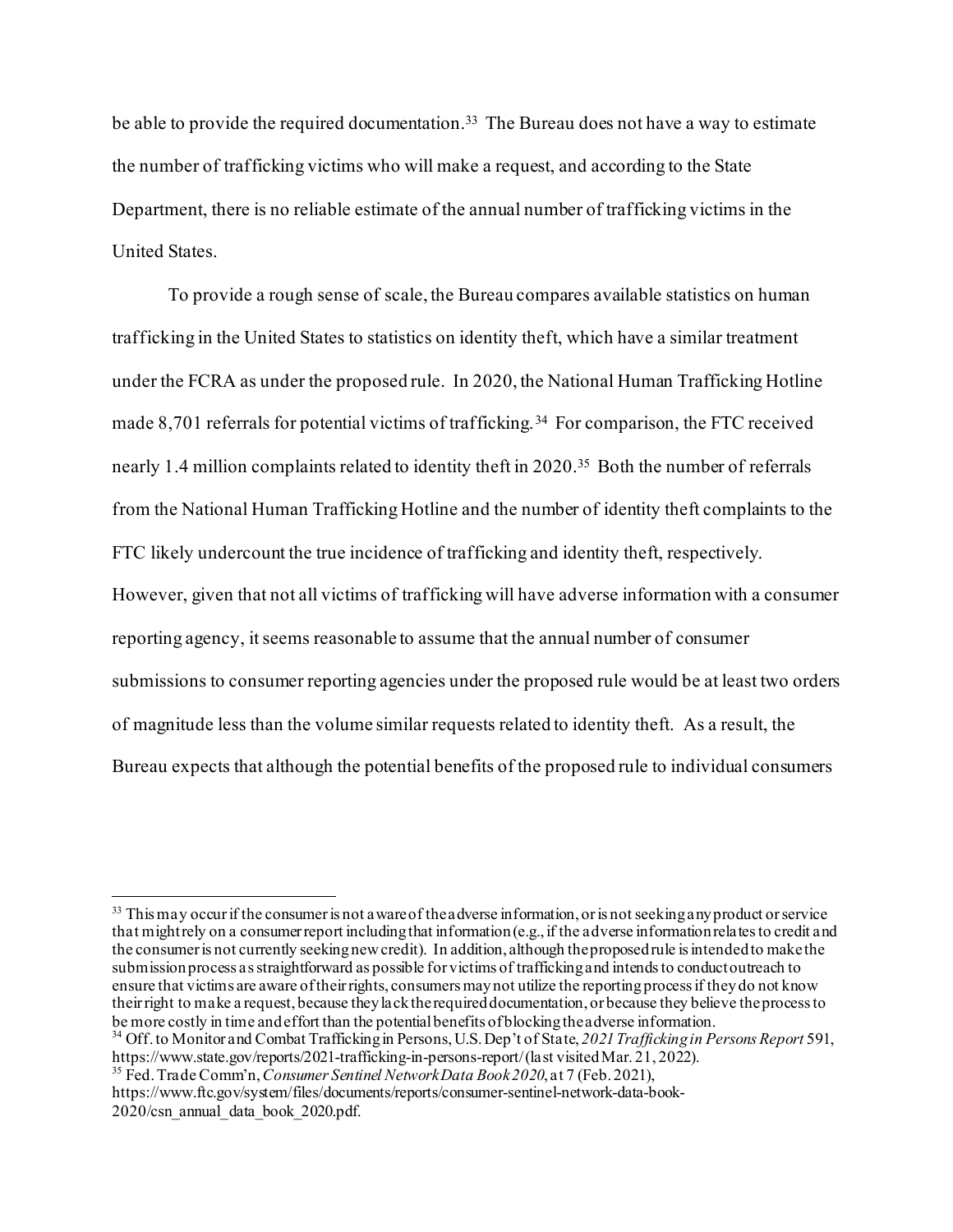who are victims of trafficking may be considerable, the aggregate benefits to consumers and the aggregate costs to consumer reporting agencies are likely to be small.<sup>[36](#page-29-0)</sup>

The proposed rule may increase consumer access to credit, to the extent that consumers who are victims of trafficking and have adverse information related to that trafficking present on a credit report, and blocking that adverse information makes it easier for those consumers to obtain credit.

The proposed rule would not have a unique impact on insured depository institutions or insured credit unions with less than \$10 billion in assets described in section 1026(a) of the Dodd-Frank Act. Finally, the proposed rule would not have a unique impact on rural consumers.

## **VII. Regulatory Flexibility Act Analysis**

The Regulatory Flexibility Act (RFA) generally requires an agency to conduct an initial regulatory flexibility analysis (IRFA) and a final regulatory flexibility analysis (FRFA) of any rule subject to notice-and-comment rulemaking requirements, unless the head of the agency certifies that the rule will not, if promulgated, have a significant economic impact on a substantial number of small entities.<sup>37</sup> The Bureau also is subject to certain additional procedures under the RFA involving the convening of a panel to consult with small business representatives prior to proposing a rule for which an IRFA is required.<sup>[38](#page-29-2)</sup> The proposed rule would apply to all consumer reporting agencies, including all those that are small businesses under the RFA. However, it is unlikely that any small business will experience a significant economic impact as a result of the proposal. As discussed in section VI above, the number of

<span id="page-29-0"></span><sup>&</sup>lt;sup>36</sup> It is possible that consumer reporting a gencies may incur some costs associated with submissions from individuals who claim fraudulently that adverse items of information in their consumer reports result from a severe form of trafficking or sex trafficking of which they allege to be a victim. Given the documentation requirements in the proposed rule, the Bureau does not expect this would happen often. The Bureau seeks comment on this assessment.  $37\ 5$  U.S.C. 601 through 612.<br> $38\ 5$  U.S.C. 609.

<span id="page-29-2"></span><span id="page-29-1"></span>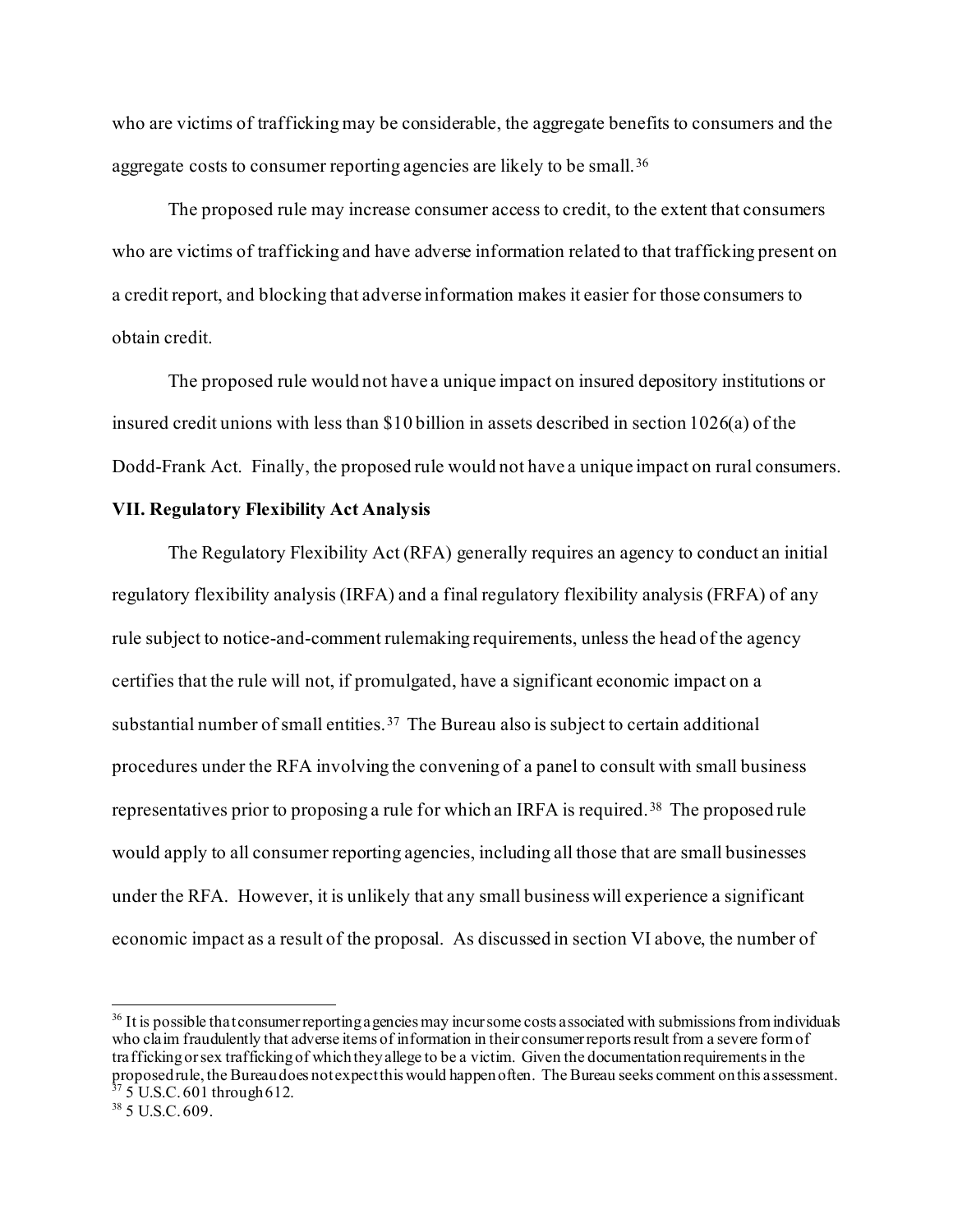submissions for blocking adverse information each year are likely to be small, and consumer reporting agencies are already required to have processes in place for processing similar requests due to existing requirements related to identity theft and dispute procedures under section 611 of the FCRA. Accordingly, the Director of the Bureau certifies that this proposal, if adopted, would not have a significant economic impact on a substantial number of small entities. Thus, neither an IRFA nor a small business review panel is required for this proposal. The Bureau requests comment on the analysis above and requests any relevant data.

#### **VIII. Paperwork Reduction Act**

Under the Paperwork Reduction Act of 1995 (PRA), [39](#page-30-0) Federal agencies are generally required to seek approval from the Office of Management and Budget (OMB) for data collection, disclosure, and recordkeeping requirements (collectively, information collection requirements) prior to implementation. Under the PRA, the Bureau may not conduct or sponsor, and, notwithstanding any other provision of law, a person is not required to respond to, an information collection unless the information collection displays a valid control number assigned by OMB. As part of its continuing effort to reduce paperwork and respondent burden, the Bureau conducts a preclearance consultation program to provide the general public and Federal agencies with an opportunity to comment on the information collection requirements in accordance with the PRA. This helps ensure that the public understands the Bureau's requirements or instructions, respondents can provide the requested data in the desired format, reporting burden (time and financial resources) is minimized, information collection instruments are clearly understood, and the Bureau can properly assess the impact of information collection requirements on respondents.

<span id="page-30-0"></span><sup>39</sup> 44 U.S.C. 3501 *et seq.*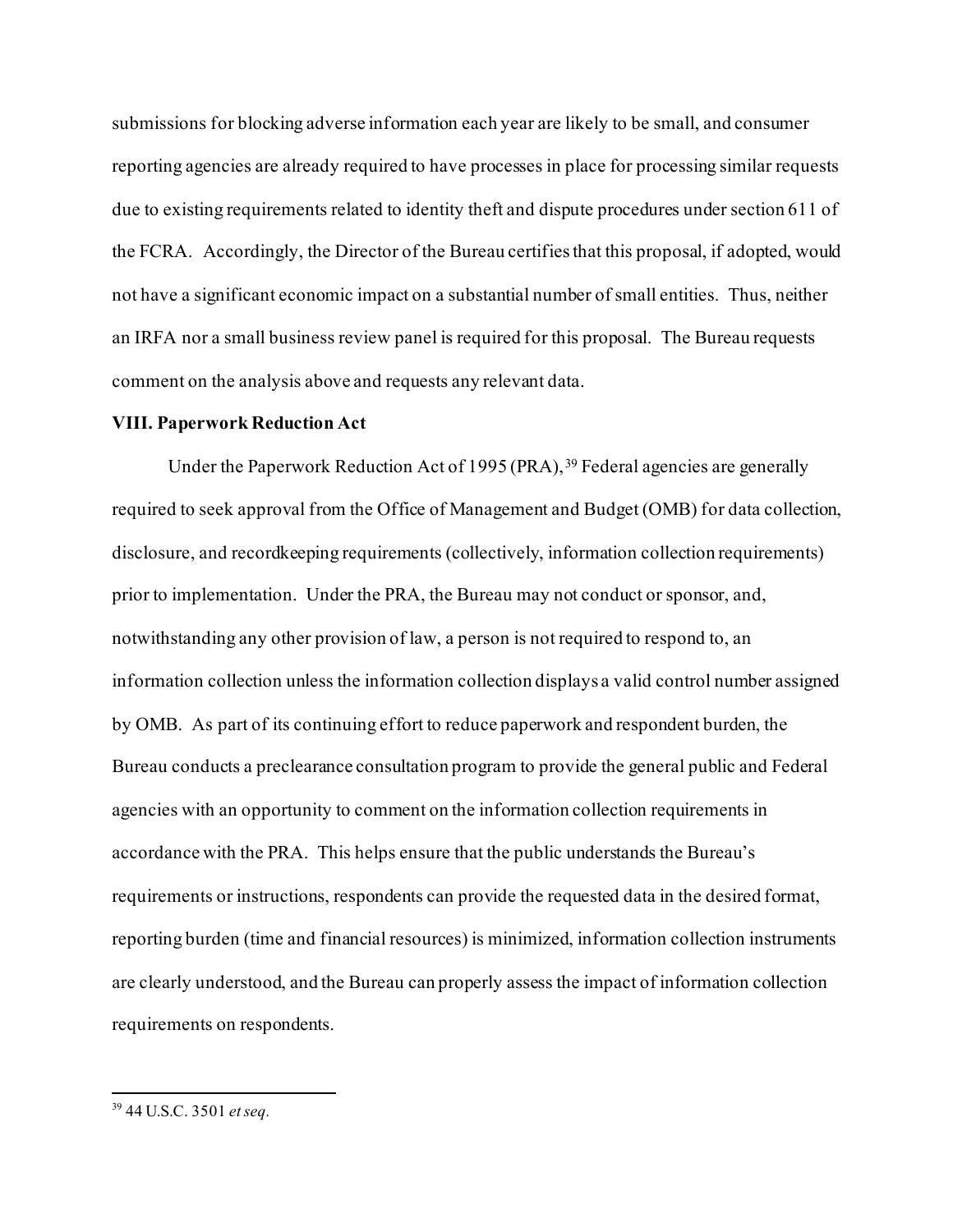This proposed rule would amend 12 CFR part 1022 (Regulation V). The Bureau's OMB control number for Regulation V is 3170. As described below, the proposed rule would create the following new information collection requirements in Regulation V:

- The proposed rule would require consumer reporting agencies to accept trafficking and other documentation from consumers, process the submissions, and block any adverse item of information identified by the consumer that resulted from a severe form of trafficking in persons or sex trafficking under proposed section 1022.142(d)-(e). Consumer reporting agencies would be required to inform consumers of their decision and actions with respect to the submission under proposed section 1022.142(f).
- The proposed rule would require consumer reporting agencies to retain evidence of all submissions by consumers pursuant to these regulations, including actions taken in response to the submissions, reasons for declining or rescinding the block requests, and compliance with this section for a seven-year period under proposed section 1022.142(g).
- The proposed rule would require consumer reporting agencies to establish and maintain written policies and procedures reasonably designed to ensure and monitor the compliance of the consumer reporting agency and its employees with the requirements of this rule under proposed section 1022.142(h).

The collections of information contained in this proposed rule, and identified as such, have been submitted to OMB for review under section 3507(d) of the PRA. A complete description of the information collection requirements (including the burden estimate methods) is provided in the information collection request (ICR) that the Bureau has submitted to OMB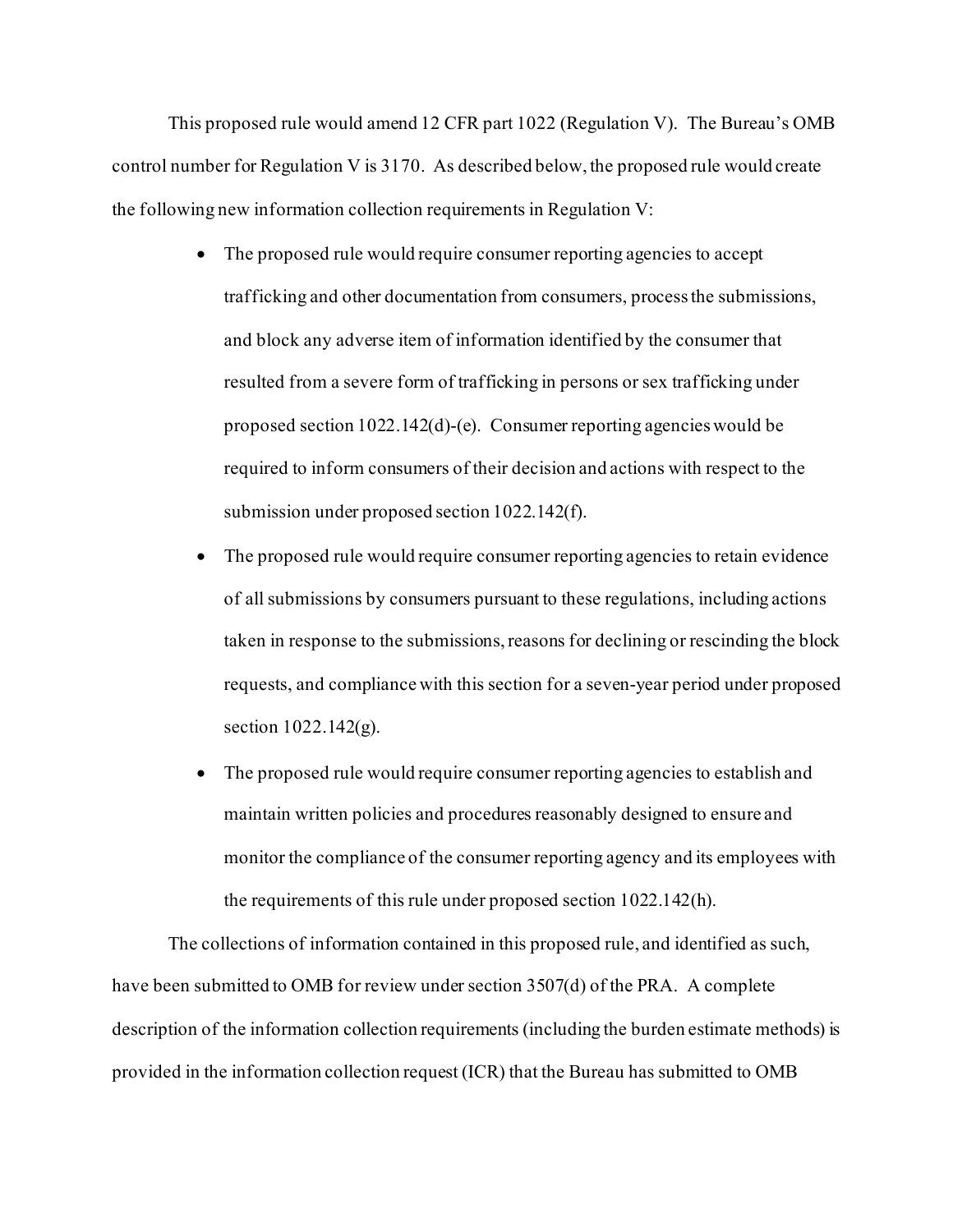under the requirements of the PRA. Please send your comments to the Office of Information and Regulatory Affairs, OMB, Attention: Desk Officer for the Bureau of Consumer Financial Protection. Send these comments by email to oira  $\sin\theta$  submission  $\omega$  on beyon.gov or by fax to 202-395-6974. If you wish to share your comments with the Bureau, please send a copy of these comments as described in the ADDRESSES section above. The ICR submitted to OMB requesting approval under the PRA for the information collection requirements contained herein is available at www.regulations.gov as well as on OMB's public-facing docket at www.reginfo.gov.

*Title of Collection*: Regulation V: Fair Credit Reporting Act.

*OMB Control Number*: 3170-0002.

*Type of Review*: Revision of a currently approved collection.

*Affected Public*: Private Sector; Federal, State, and Tribal Governments.

*Estimated Number of Respondents*: The Bureau does not have enough information to estimate the number of respondents and is assuming de minimis. The Bureau invites comment on this assumption.

*Estimated Total Annual Burden Hours*: The Bureau does not have enough information to know how frequently this collection will occur or the burden it will impose. The Bureau invites comment on this collection.

Comments are invited on: (a) Whether the collection of information is necessary for the proper performance of the functions of the Bureau, including whether the information will have practical utility; (b) The accuracy of the Bureau's estimate of the burden of the collection of information, including the validity of the methods and the assumptions used; (c) Ways to enhance the quality, utility, and clarity of the information to be collected; and (d) Ways to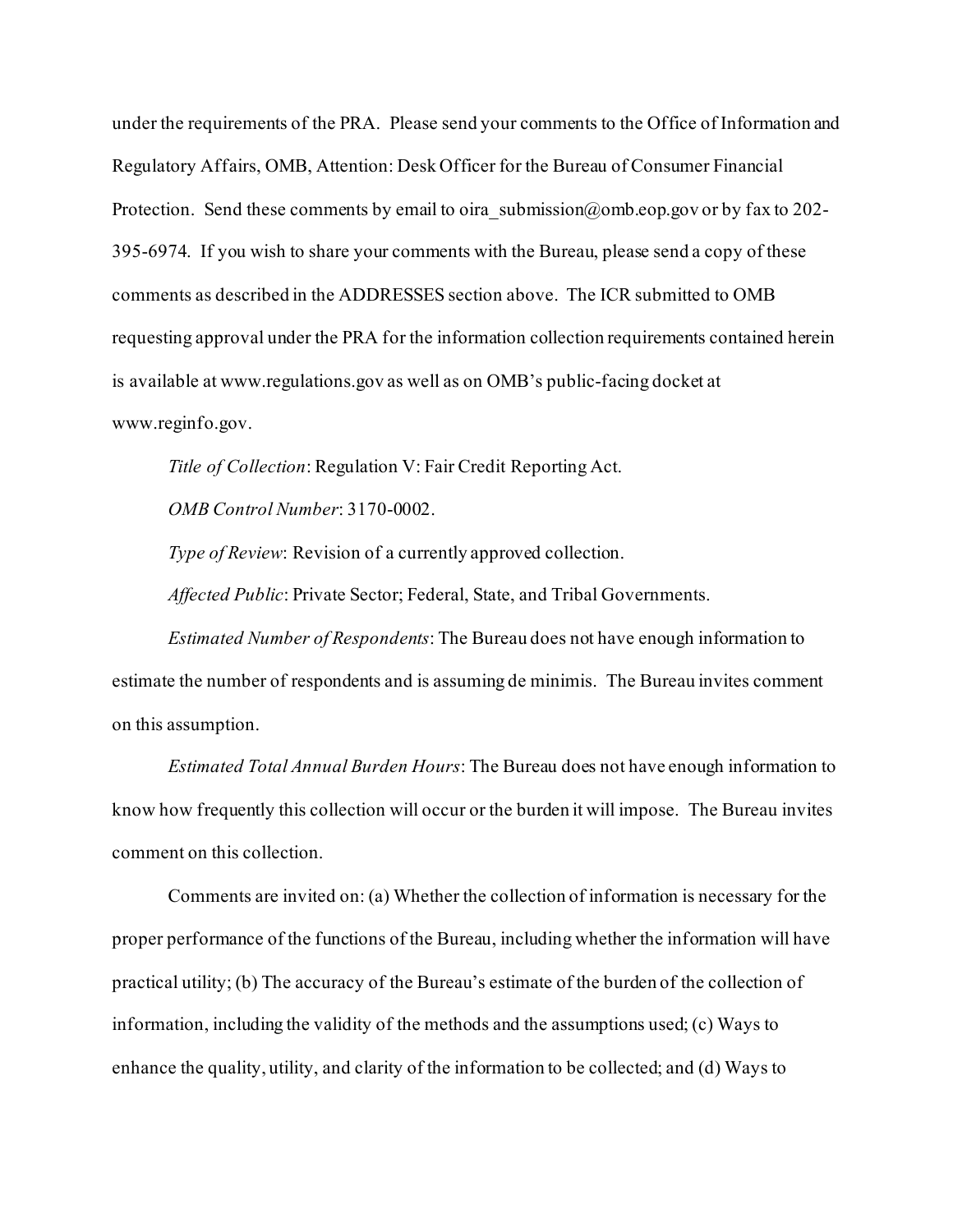minimize the burden of the collection of information on respondents, including through the use of automated collection techniques or other forms of information technology. Comments submitted in response to this notification will be summarized and/or included in the request for Office of Management and Budget (OMB) approval. All comments will become a matter of public record.

If applicable, the final rule will inform the public of OMB's approval of the new information collection requirements proposed herein and adopted in the final rule. If OMB has not approved the new information collection requirements prior to publication of the final rule in the *Federal Register*, the Bureau will publish a separate notification in the *Federal Register* announcing OMB's approval prior to the effective date of the final rule.

## **List of Subjects in 12 CFR Part 1022**

Banks, banking, Consumer protection, Credit unions, Holding companies, National

banks, Privacy, Reporting and recordkeeping requirements, Savings associations.

## **Authority and Issuance**

For the reasons set forth above, the Bureau proposes to amend Regulation V, 12 CFR part 1022, as set forth below:

# **PART 1022—FAIR CREDIT REPORTING ACT (REGULATION V)**

1. Revise the authority citation for part 1022 to read as follows:

**Authority:** 12 U.S.C. 5512, 5581; 15 U.S.C. 1681a, 1681b, 1681c, 1681c-1, 1681c-3, 1681e, 1681g, 1681i, 1681j, 1681m, 1681s, 1681s-2, 1681s-3, and 1681t; Sec. 214, Public Law 108-159, 117 Stat. 1952.

## **Subpart O—Miscellaneous Duties of Consumer Reporting Agencies**

2. Add § 1022.142 to read as follows: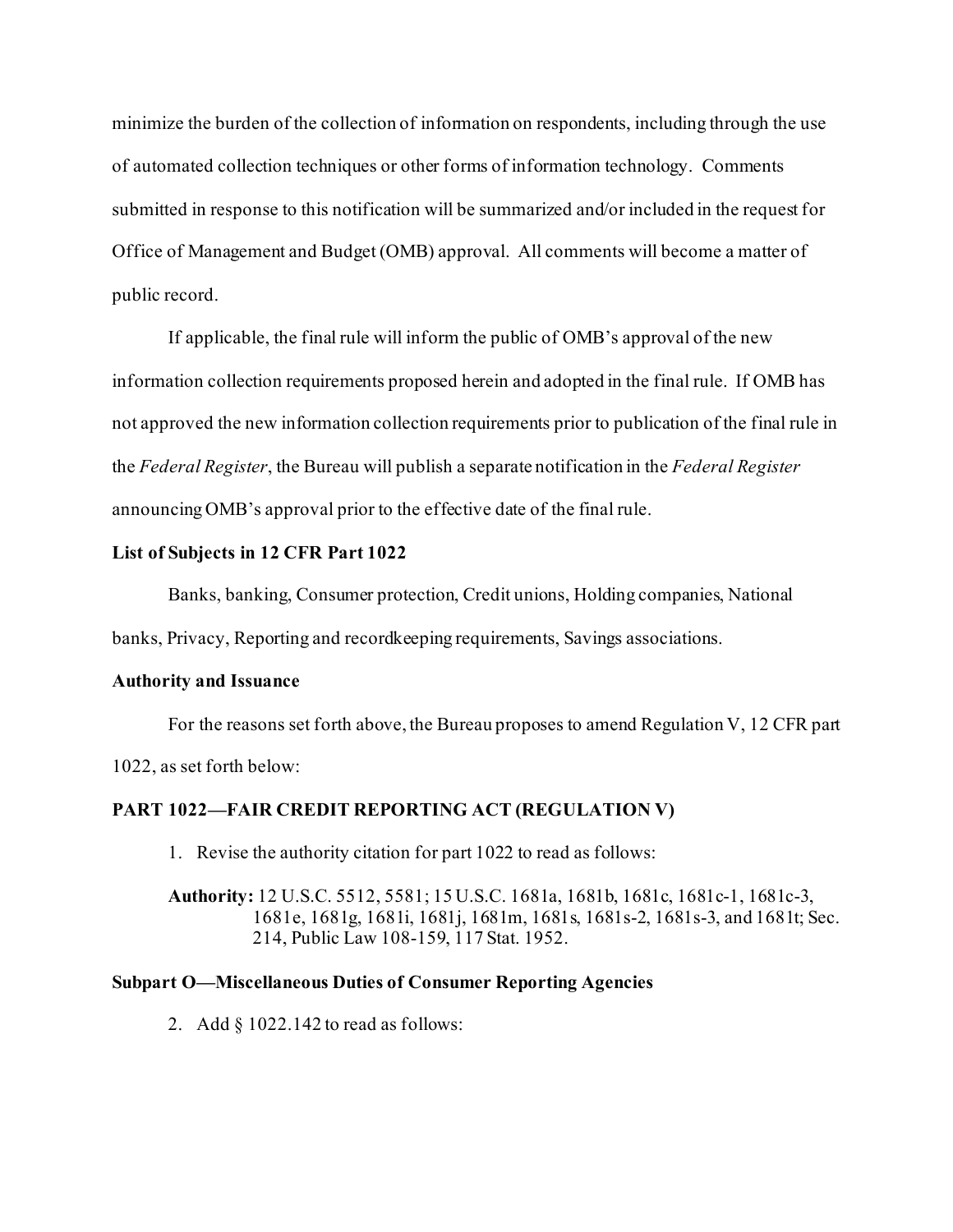# **§ 1022.142 Prohibition on inclusion of adverse information in consumer reporting in cases of human trafficking.**

(a) *Scope*. This section applies to any consumer reporting agency as defined in section 603(f) of the FCRA, 15 U.S.C. 1681a(f).

(b) *Definitions*. For purposes of this section:

(1) *Appropriate proof of identity* means proof of identity that meets the requirements in section 1022.123.

(2) *Consumer report* has the meaning provided in section 603(d) of the FCRA, 15 U.S.C. 1681a(d).

(3) *Consumer reporting agency* has the meaning provided in section 603(f) of the FCRA, 15 U.S.C. 1681a(f).

(4) *Severe forms of trafficking in persons* has the meaning provided in section 103 of the Trafficking Victims Protection Act of 2000, 22 U.S.C. 7102(11).

(5) *Sex trafficking* has the meaning provided in section 103 of the Trafficking Victims Protection Act of 2000, as amended by section 108 of the Justice for Victims of Trafficking Act of 2015, 22 U.S.C. 7102(12).

(6) *Trafficking documentation* means one or more documents that satisfy paragraph  $(b)(6)(i)$  and  $(ii)$  of this section:

(i) Documentation that:

(A) Is of a determination that a consumer is a victim of trafficking made by a Federal, State, or Tribal governmental entity or a court of competent jurisdiction; or

(B) Consists of documents filed in a court of competent jurisdiction indicating that a consumer is a victim of trafficking; and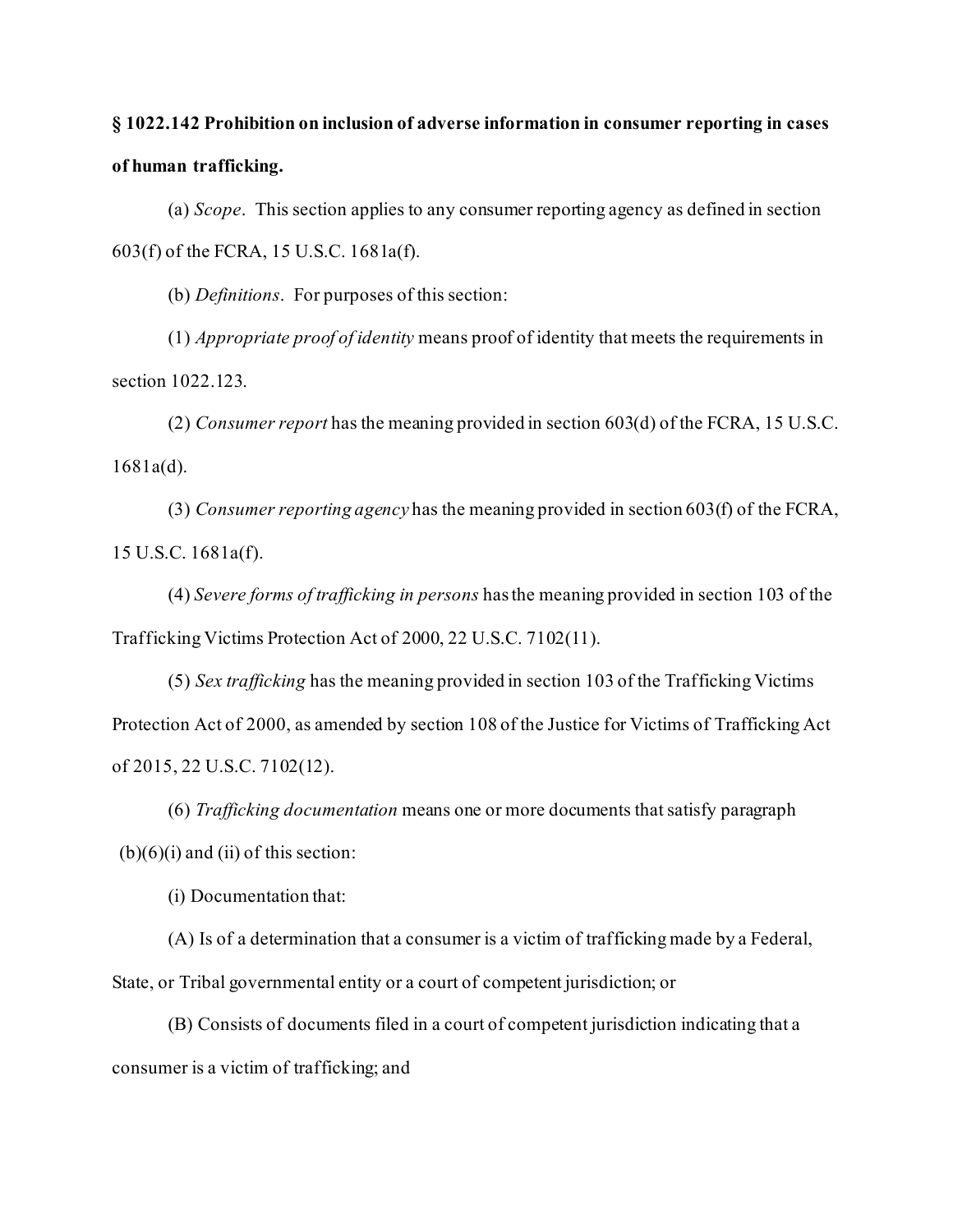(ii) Documentation, which may consist of a statement by the consumer, that identifies items of adverse information that should not be furnished by a consumer reporting agency because the items resulted from a severe form of trafficking in persons or sex trafficking of which the consumer is a victim.

(7) *Victim of trafficking* means a person who is a victim of a severe form of trafficking in persons or sex trafficking.

(c) *Prohibition on inclusion of adverse information of trafficking victims*. A consumer reporting agency may not furnish a consumer report containing any adverse item of information about a consumer that resulted from a severe form of trafficking in persons or sex trafficking if the consumer has provided trafficking documentation to the consumer reporting agency.

(d) *Method of submission to consumer reporting agencies*. (1) *Mailing and website address*. A consumer reporting agency must provide a mailing address for a consumer to submit required documentation and may also establish a secure online portal for submissions. A consumer reporting agency must accept trafficking documentation sent to the mailing and, if applicable, website addresses used for disputes under section 611 of the FCRA, and a consumer reporting agency must maintain a dedicated mailing and, if applicable, website address for blocking adverse items of information resulting from trafficking.

(2) *Disclosing methods for submission*. A consumer reporting agency must add information on the publicly available website stating how submissions for the blocking of adverse items of information resulting from trafficking can be submitted.

(3) *Toll-free telephone number*. A consumer reporting agency must: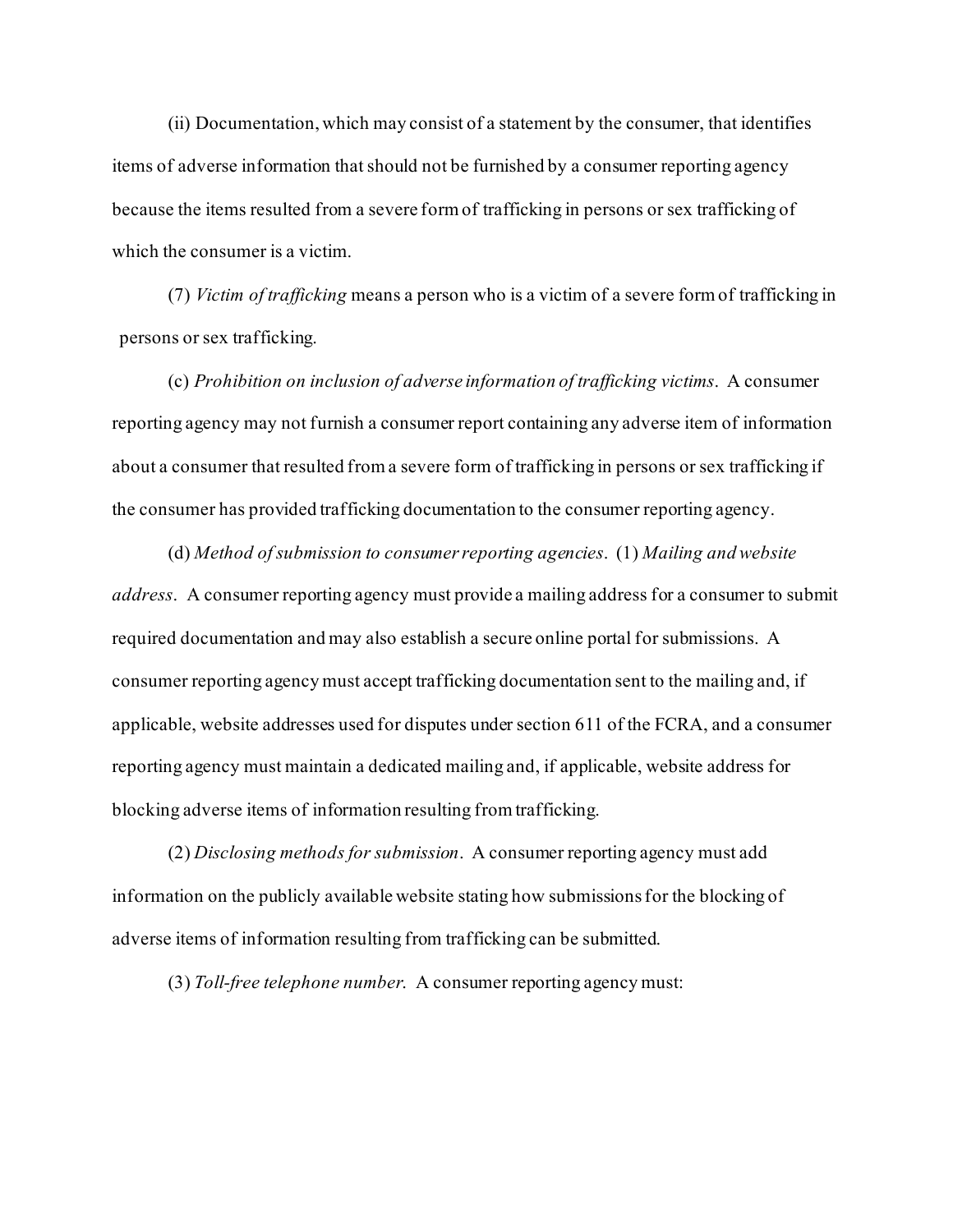(i) Allocate a reasonable amount of personnel to respond to consumer inquiries about the process for and status of trafficking documentation submissions at the toll-free telephone number used for disputes under section 611 of the FCRA; and

(ii) Establish a toll-free telephone number dedicated to addressing submissions from consumers seeking to block adverse items of information resulting from trafficking.

(e) *Authority to decline or rescind a block.* A consumer reporting agency may decline to block, or may rescind any block, of adverse items of information resulting from a severe form of trafficking in persons or sex trafficking only where the consumer reporting agency requests and cannot reasonably confirm the appropriate proof of identity under paragraph  $(b)(1)$  of this section, the consumer cannot provide documentation under paragraph (b)(6)(i) of this section, or the consumer reporting agency cannot properly identify the adverse items of information under paragraph  $(b)(6)(ii)$  of this section. A consumer reporting agency may decline or rescind a block only after notifying the consumer and attempting to resolve any deficiency in the consumer's submission.

(f) *Notification to consumer of actions taken in response to trafficking documentation submission*—(1) *In general*. A consumer reporting agency must provide written notice to a consumer of actions it has taken in response to a submission of trafficking documentation not later than five calendar days after the receipt of the submission (or, if rescinding a previously applied block, five calendar days after rescinding), by mail or, if authorized by the consumer for that purpose, by other means available to the consumer reporting agency.

(2) *Contents*. The notice must include the following:

(i) A statement that the review of the submission is completed;